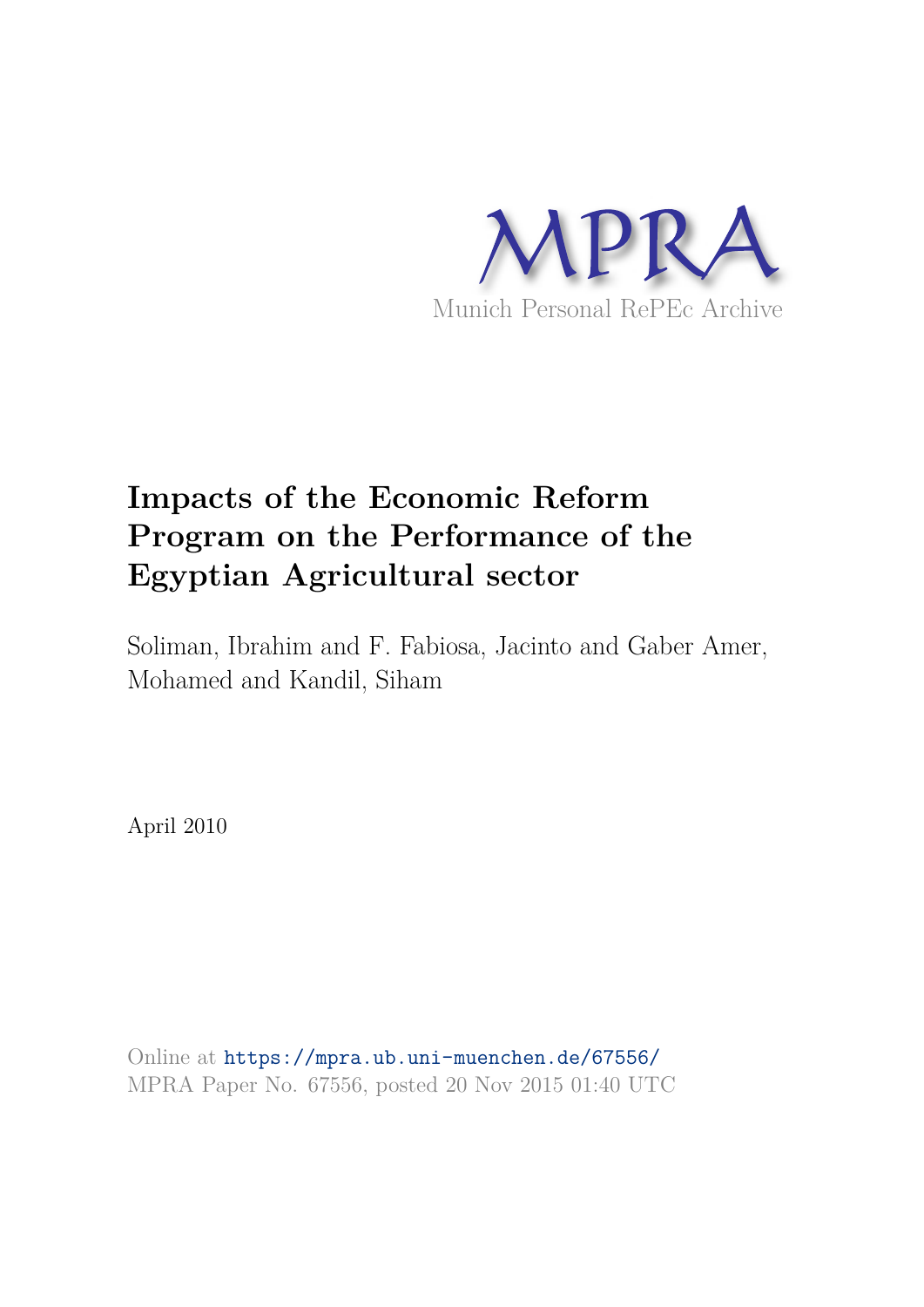# **Impacts of the Economic Reform Program on the Performance of the Egyptian Agricultural Sector**

Ibrahim Soliman, Jacinto F. Fabiosa, Mohamed Gaber Amer, and Siham Kandil

## *Working Paper 10-WP 509*  July 2010

## **Abstract**

From 1986 to 2007 Egypt's agricultural policy transitioned from a tightly controlled to a more liberalized regime. This study examines the impact of this change on the performance of the wheat (imported grain) and rice (exported grain) sectors.

In terms of profitability, we found that the cost of production increased substantially in both grains, driven primarily by the rise in land rent and labor wage. But the wheat and rice sectors' profitability did not suffer significantly, as advances in new seed technologies and adoption of better farm practices including farm mechanization increased yield and compensated for the higher cost.

Considering market efficiency, we found that over the study period the farmer's share of the consumer's expenditure dropped from 51% to 37% in the case of wheat, while it increased from 24% to 26% in the case of rice. The reverse happened for wholesale and retail margin share, where it increased for wheat and decreased for rice. It is likely that the discipline from foreign suppliers of imported wheat and foreign market opportunities for exported rice may explain the difference in the changes of the distribution of consumer expenditure.

Finally, we found that area response elasticity decreased over time from 0.58 to 0.12 for rice and 0.60 to 0.38 for wheat. The lack of response in rice area despite rising prices is attributed to the land limit strictly imposed by the Government of Egypt because of water supply constraint considerations. On the other hand, the lack of response in wheat area despite rising wheat prices may be attributed to the rising competitiveness of Egyptian clover, which is a main feed ingredient for the growing livestock sector.

**Keywords:** agricultural liberalization, area response elasticity, market efficiency, profitability.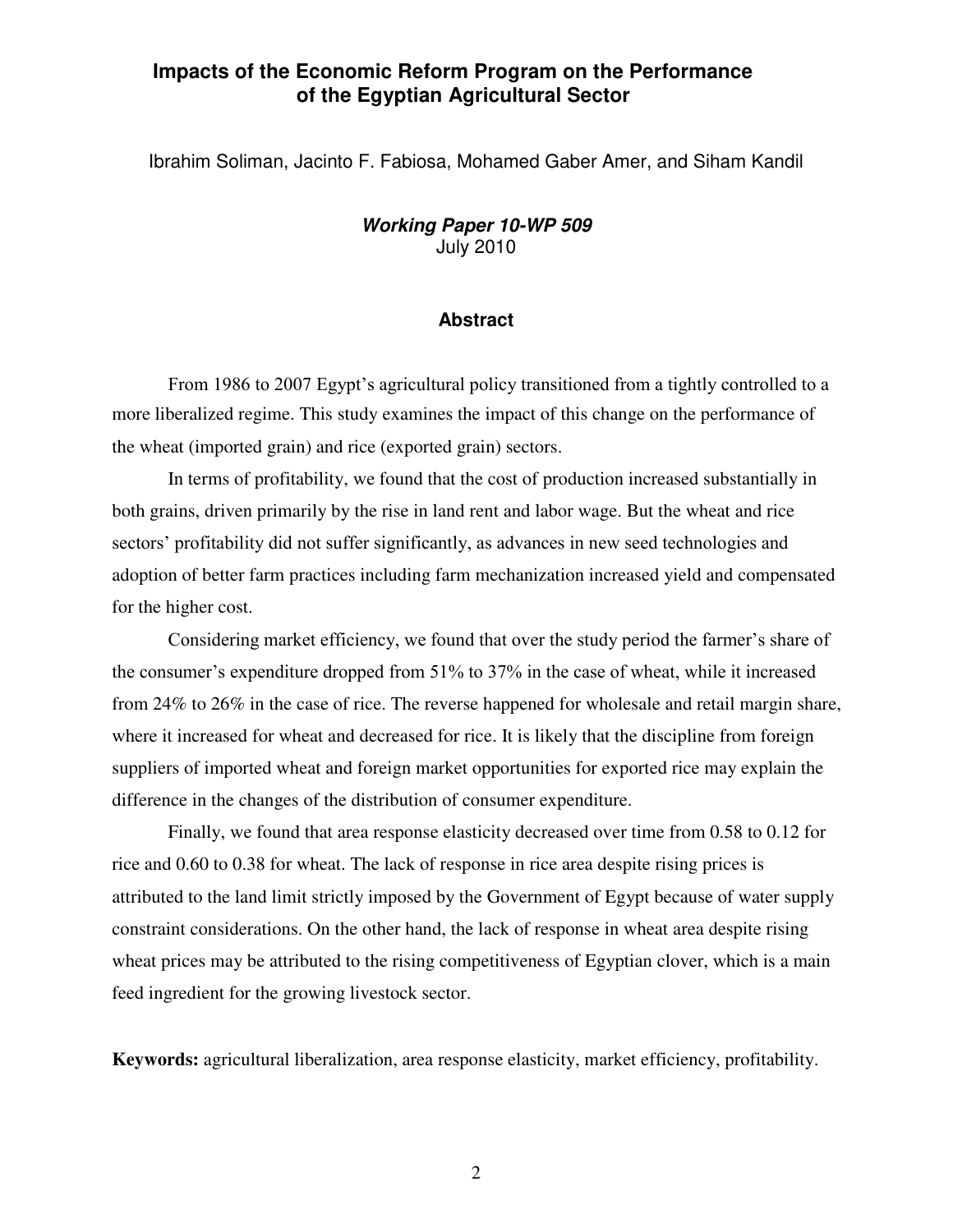#### **Introduction**

Egyptian agricultural policy followed a centralized, managed economy from the early 1960s until the mid-1980s whereby the government determined the cropping pattern, associated with obligatory delivery of the main crops to government agencies at fixed prices. Also, inputs were provided to farmers at subsidized prices. Foreign trade faced several central control and barriers. Such interventions and barriers depended on the type of commodity, prices, exchange rates, and quantities. Since the second five-year development plan of Egypt (1987-1992), however, the Egyptian economy, particularly the agricultural sector, started a structural change program towards privatization and market liberalization, which was almost completed by the mid-1990s.<sup>1</sup> In particular, the program phased out agricultural land allotment among crops, which freed the cropping pattern decisions for farmers. Every year the Ministry of Agriculture (MOA) announces only an indicatory cropping pattern. Both agricultural inputs and outputs were liberalized with limited to no government intervention. On the macro economic level, the interest rate and currency exchange rate were also liberalized, and the foreign trade policy, in which the private sector played the main role, was oriented to meet World Trade Organization (WTO) commitments.2,3

Increasingly, the government's role has been more focused on support policies for the agricultural sector, particularly extending technical support and agricultural extension services. For example, these policies included support for agricultural mechanization, introduction of high yield varieties, and rationalization in the supply of pesticides and insecticides and chemical fertilizers. The agricultural economic reform era also included the "national campaign for main crop development." Such a campaign focused on the current three main crops of Egypt: wheat,<sup>4</sup> rice5 and sugar cane.6 The campaign included introduction of a technological package of custom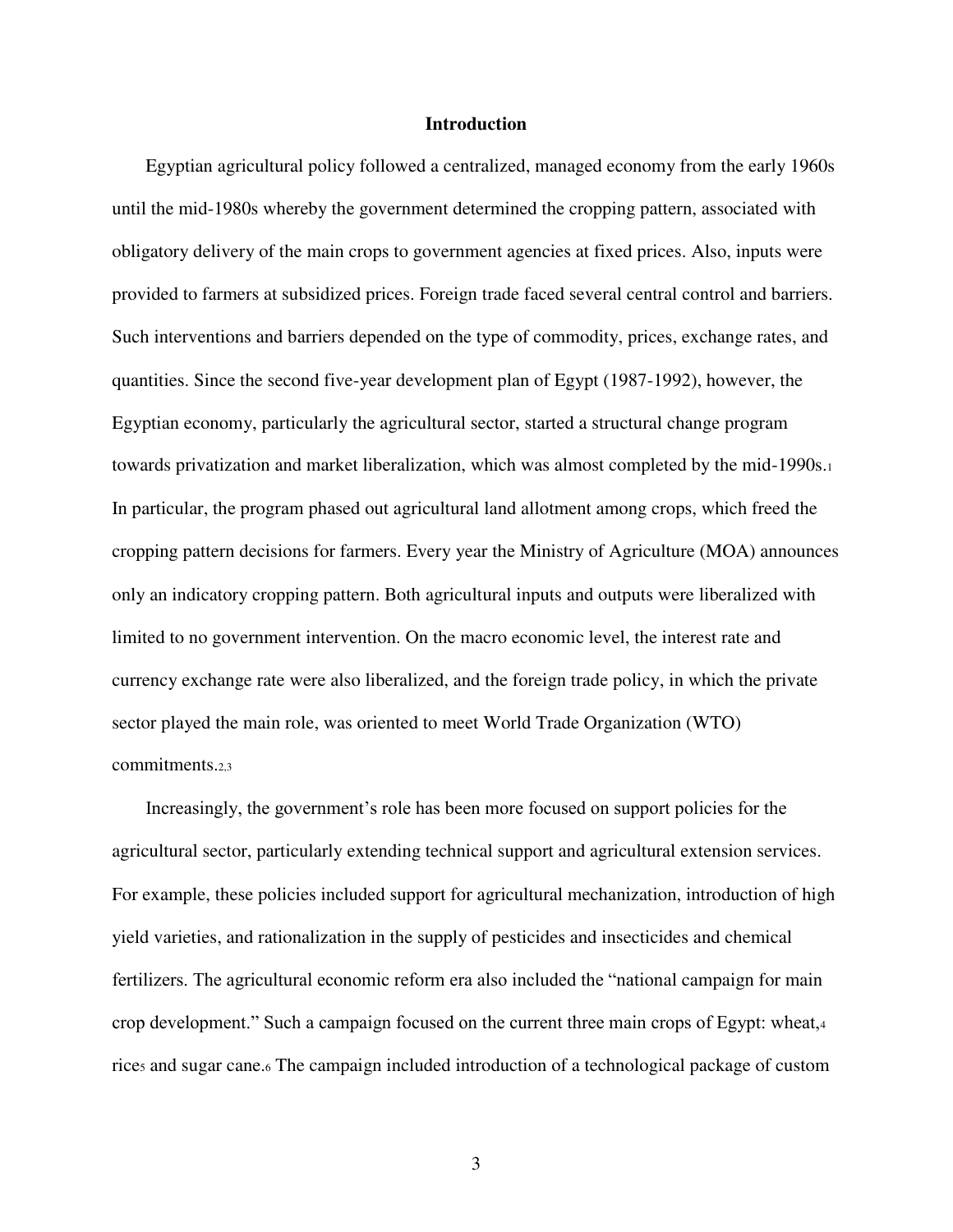services, new varieties, optimum doses of chemical fertilizers, and limitation of chemicals applications.

The main objective of this study is to assess the impacts of the economic reform program on the performance of Egypt's agricultural sector over the last three decades using selected technoeconomic indicators.

#### **Methodology and Analytical Procedure**

The study approach provides a comparative analysis of selected indicators of agricultural sector performance over the last three decades from 1986/87 to 2006/07. This period covers the important phases of policy regime changes including the onset of the economic liberalization program in the agricultural sector (i.e., 1987), the period during the implementation (transitory period) up to 1995, and the period after completion of the program, (i.e., 1996) until the present time.7 The Egyptian development targets were spelled out through a successive five-year development plan, which started in 1982.

The main methodology involves application of comparative analysis of time series data of the selected indicators. The annual average value as well as annual growth rate of each indicator over the whole target period was derived from the estimated time trend model, with estimates reported for each five-year development plan period. Such rates are considered statistically not different from zero when the time trend coefficient is insignificant. The selected indicators are the crop area, yield per feddan,\* crop price, cost of production per feddan, farmer's profit per feddan, and the average response of the crop area to changes in prices.8 The study uses the local

One Feddan  $= 4200$  m<sub>2</sub>.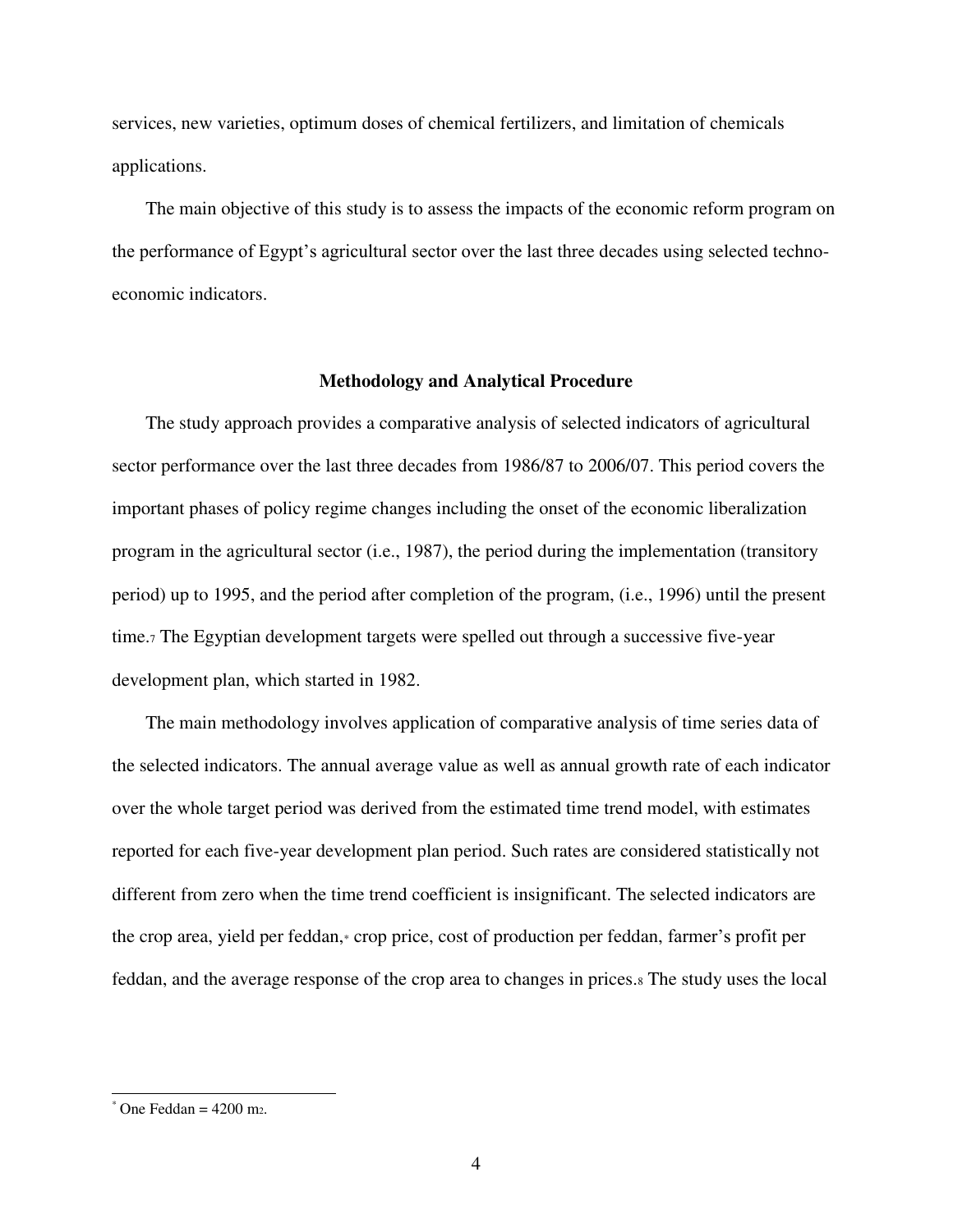unit such as the currency (Egyptian pound  $= L.E.$ ) and local volume measure of crops (erdab for wheat), $\alpha$  and the local area measure of feddan. For conversion factors, 1 L.E is equivalent to approximately US\$5.5, 1 feddan equals  $420m<sub>2</sub>$ , and 1 erdab of wheat is equivalent to 150 kg.

It should be noted that the calculated profit per feddan in this study was not the typical profit, which estimates only the share of management and entrepreneurship in gross income. In this study, the return to the farm-owned capital invested is included.9 The value indicators (prices, costs, and profits) were calculated not only at current prices, but also were recalculated at a constant price level using the wholesale price index (WPI) as the deflator. The base year used was 1986/1987, setting the price level at 100.

Also, the study made appraisal for the marketing performance of crops of interest via the analysis of the consumer price spread.10 This analysis shows the share of costs of production, producer's profit margin, and marketing margins for both wholesale and retail stages for each pound spent by consumers.

The impacts of the economic liberalization on annual cultivated area were investigated via comparing the annual relative change of rate of wheat and rice acreage with their respective farm prices over each development plan. The five-year development plans considered are 1987-1992, 1992-1997, 1997-2002, and 2002-2007. Also, the annual average farm price of each crop within each development plan period was compared with the annual average of the adjusted international price of the same crop. The resultant ratio measures the nominal protection coefficient. It shows how the government protects the domestic production to compete with imports. If the price ratio was greater than one, there would be a protection for the domestic supply against imports.10 Otherwise, a price ratio less than one means an indirect taxation policy

<sup>&</sup>lt;sup>†</sup> The local currency is one Egyptian pound (1 L.E.) = 100 piaster. The current exchange rate is about L.E. 5.52/ 1 US\$.

 $\frac{4}{3}$  One erdab of wheat grains = 150 kg. However rice grains are weighed by tons.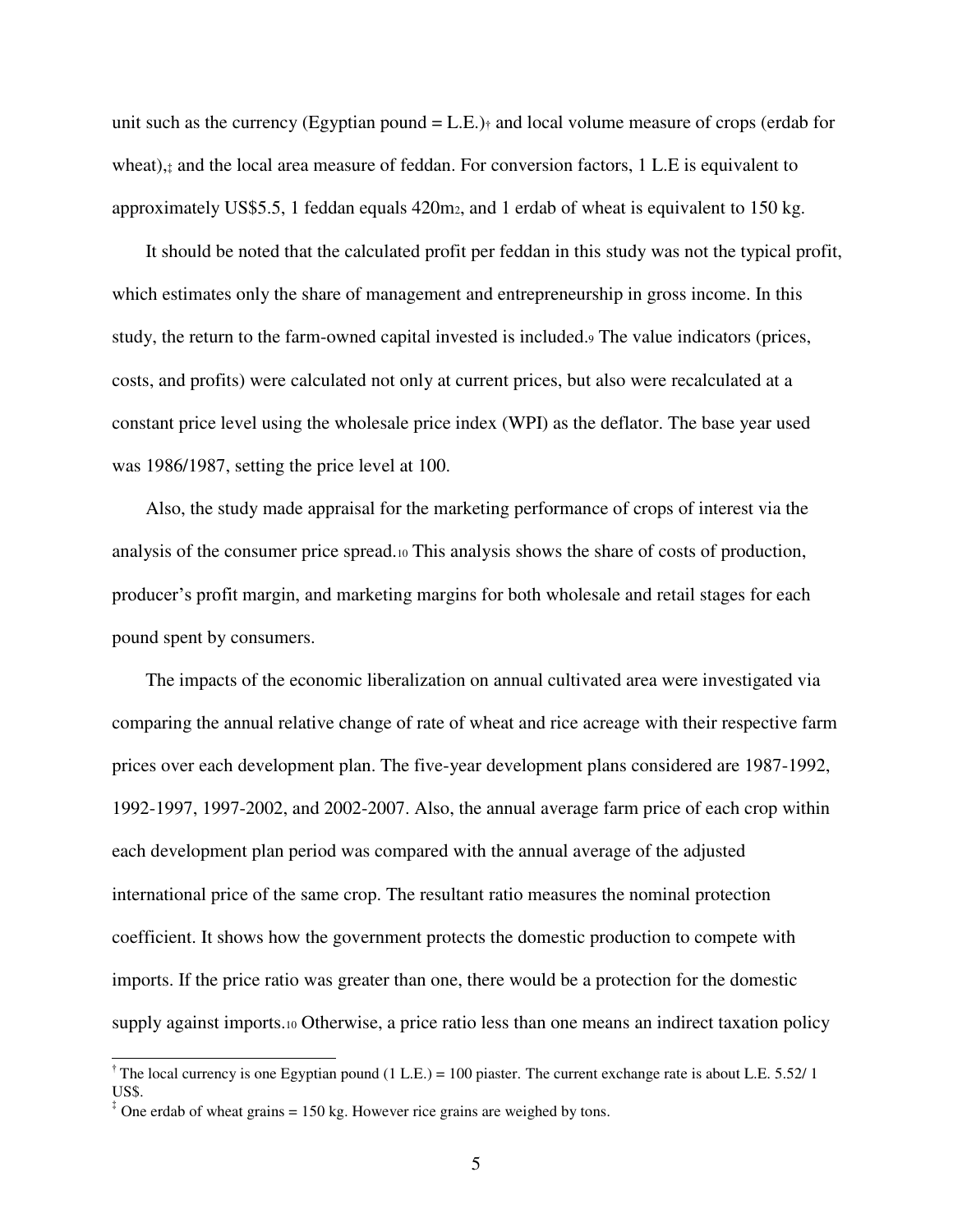was imposed on the agricultural sector..11 If the domestic farm price was the economic price and the price ratio was less than one, there would be a comparative advantage of Egypt in producing such a crop.

The international price was adjusted to be comparable with the domestic farm price by deducting the marketing margin from the international price. An approximate estimate of the area supply response to changes in farm price was estimated over time. The estimated elasticity coefficients were from the four annual pairs of averages of crop area and farm price derived from the time series data of each five-year plan. The following equations were used:

$$
(1) \t\t\t\t\t r_{kj} = \left(\frac{\beta_{kj}}{\overline{Y}_j}\right)00
$$

$$
(2) \t Y_{kj} = \alpha + \beta_{kj}T
$$

$$
(3) \t\t w_{cp} = \left(\frac{C}{p_{ni}^{\frac{1}{n}}}\right)100
$$

$$
(4) \t\t\t w_{pm} = \left(\frac{P - C}{p^{it} P_{\text{rit}}}\right) 100
$$

(5) 
$$
w_{\text{wm}} = \left| \left( \frac{P_{\text{wit}} - P_{\text{pit}}}{P_{\text{rit}}} \right) \right|
$$

$$
(6) \t n = \begin{pmatrix} P_d \\ \frac{w}{p} \end{pmatrix}
$$

(7) 
$$
P_{\text{pit}} = \left(1 - \left(\frac{P_{\text{pit}} - C_{\text{it}}}{P_{\text{rit}}}\right)\right)
$$

(8) 
$$
e_{ij} = \frac{\left(\frac{A_{ii} - A_{ii-1}}{A + A_1}\right)}{\left(\frac{n}{n} - \frac{n}{p}\right)} \frac{\left(\frac{A_{ii} - A_{ii-1}}{A + A_1}\right)}{\left(\frac{n}{n} + \frac{n}{p}\right)}
$$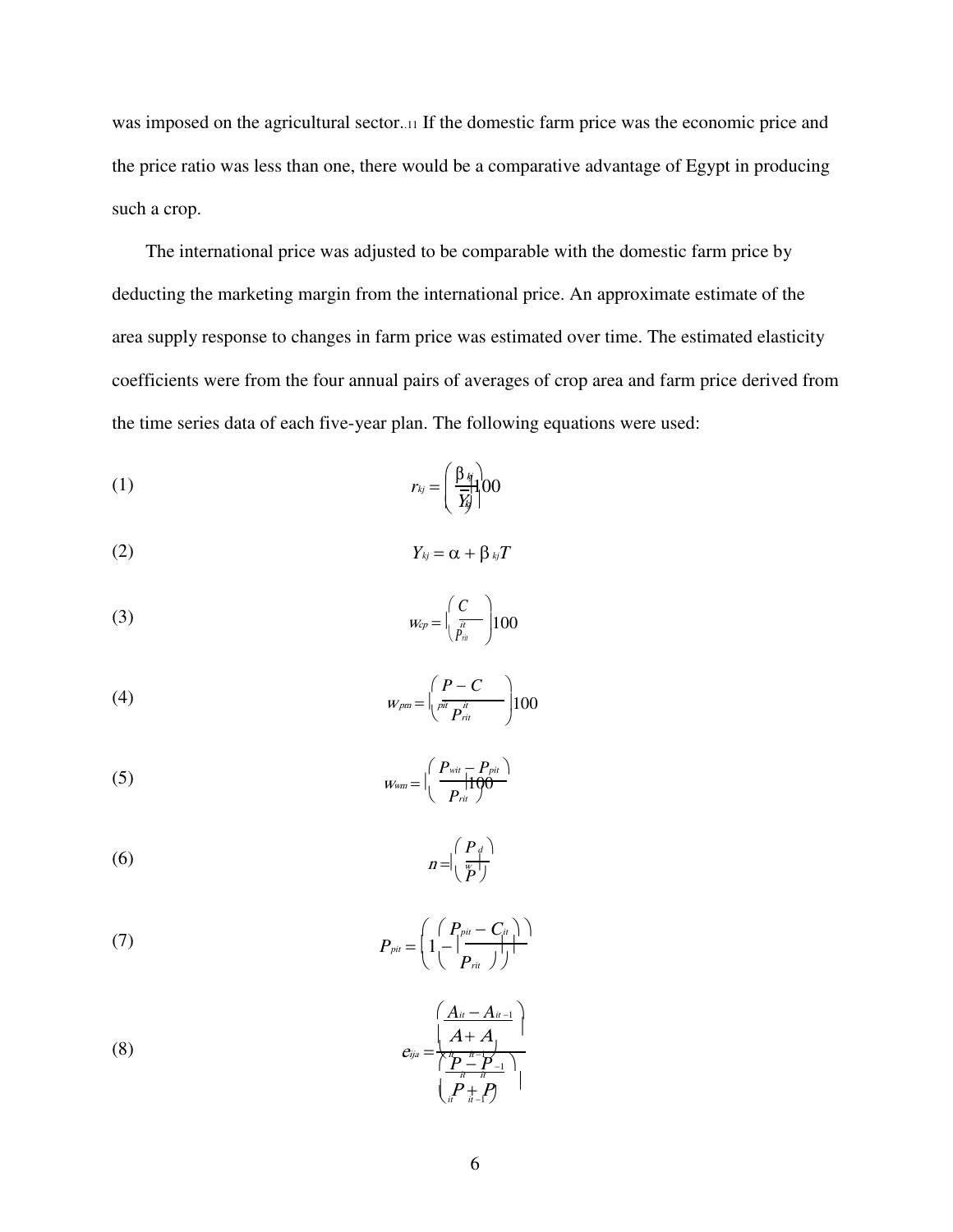where r is the annual growth rate of the selected indicators,  $\beta$  is the estimated regression coefficient of the trend variable, *Y* is annual average of a selected indicator, *T* is time variable, index *k* is selected indicator and *j* is five-year development plan period, *C* is average costs of production per unit (one erdab of wheat grains and one ton of rice grains), index *i* is crop type, *P*  is price per unit (index *r* is for retail, *w* for wholesale, and *p* is for farm, and superscript *d* is domestic and *w* is world), *e* is supply response elasticity and *A* is annual average area.

The analysis was applied for wheat and rice as the two major crops in Egyptian agriculture. Wheat is the main crop in the winter season from October to April. It occupies about one-third of the cropped area in winter.12 Moreover, it provides 67% of the calories of the Egyptian daily diet and its main product is Egyptian bread (Baladi Bread loaf), which accounts for 50% of the daily caloric intake of the Egyptian diet.13 Rice is the main summer crop from May to September, and it provides more than 15% of the calories of the Egyptian diet. While wheat is the top item in the food import bill of Egypt, rice is Egypt's top exportable food crop. Wheat imports reached about 6.9 million tons with a self-sufficiency ratio of 53%, and rice exports reached about 1.4 million tons in 2006/07.14 While expansion in rice production is constrained by a limited water supply, the government has provided incentives in recent years to expand wheat-cultivated area by offering a guaranteed price higher than the international price upon delivery to the mill plants.<sup>3</sup> The government recently established a policy that penalizes farmers who cultivate rice beyond the regions and acreage allocated by the MOA. Both crops enjoy a national-level development campaign mentioned earlier, which began during the economic liberalization program.

Wheat straw has market value since it is a main source of roughage feed in Egypt. The average yield per feddan after threshing was estimated at around 12 loads. Each load is about 250 kilograms. Therefore, the study estimated the wheat profit with and without straw revenue.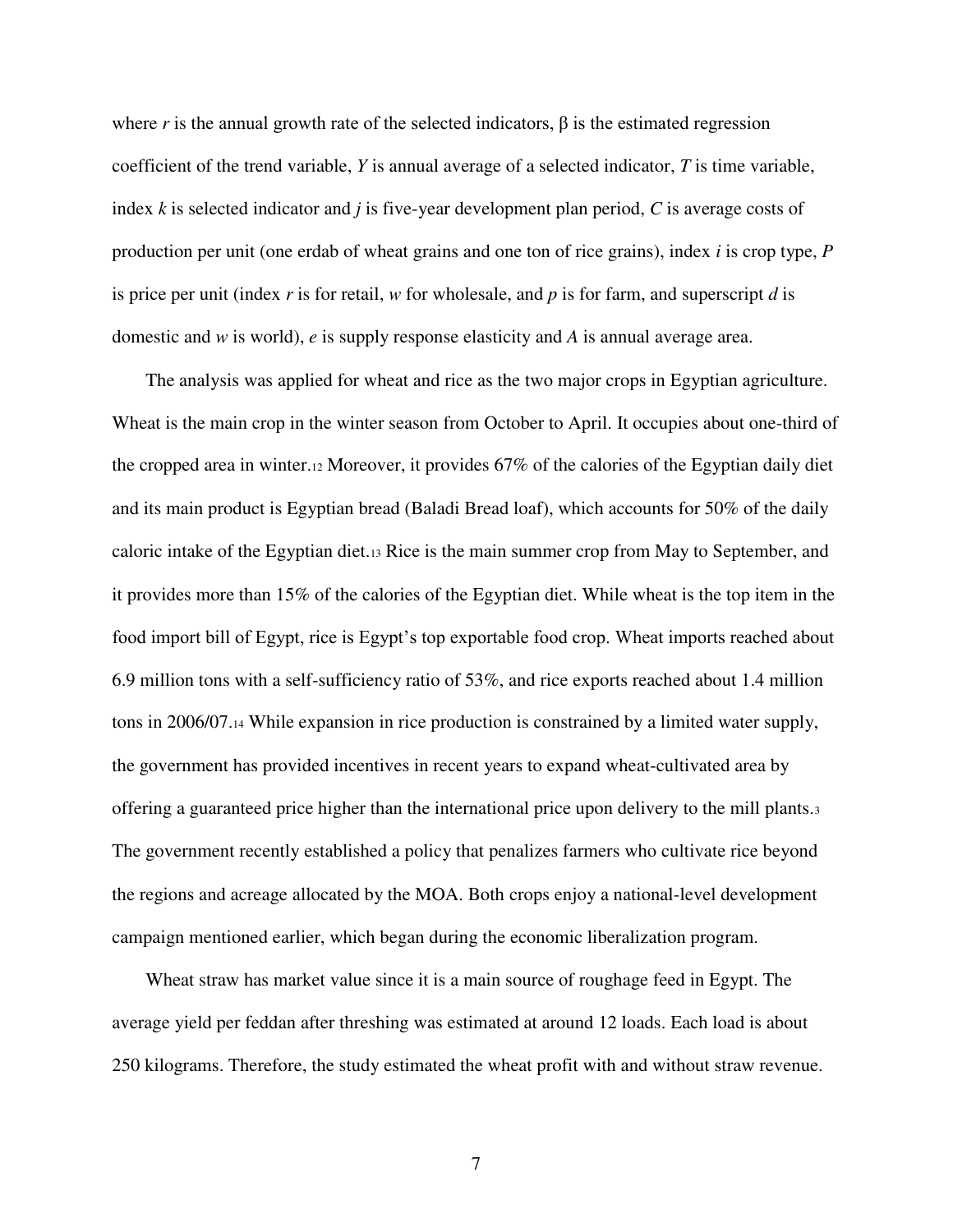The imputed value of straw includes not only the sold quantities, but also the proportion consumed on farm. In contrast, rice straw does not have a market as a feed source. For disposal, it is simply burned at the field fringes, which presents an environmental problem, particularly after the significant increase in rice yield and expansion in cultivated area.

In order to compare the technology changes that occurred over time, the economic efficiency of inputs used was calculated from estimated crop production functions, particularly the Cobb-Douglas form, abstracted from the literature. We use equation (9), which expresses the marginal return per unit value of an input, i.e.,

$$
(9) \t E C_x = \frac{p}{r} \left| \frac{M P_x}{P_x} \right|
$$

where *P* is price, index *y* is output and *x* is input, and *MP* is the marginal product of input *x* in the production of output y. If *EC* > 1 there is an opportunity to intensify the input level per unit of land. Otherwise, its level should be lowered per unit of land.

#### **Data Sources**

The study used time series data published by official Egyptian institutions and agencies, particularly the MOA and the Central Agency for Public Mobilization and Statistics (CAPMAS) as well as international organizations, particularly the Food and Agriculture Organization of the United Nations (FAO).

#### **Results and Discussion**

The discussion of results is organized in three subsections. The first subsection presents the changes in time trend and level of profitability of both crops associated with corresponding changes in productivity, crop price, and cost of production. The cost structure was examined to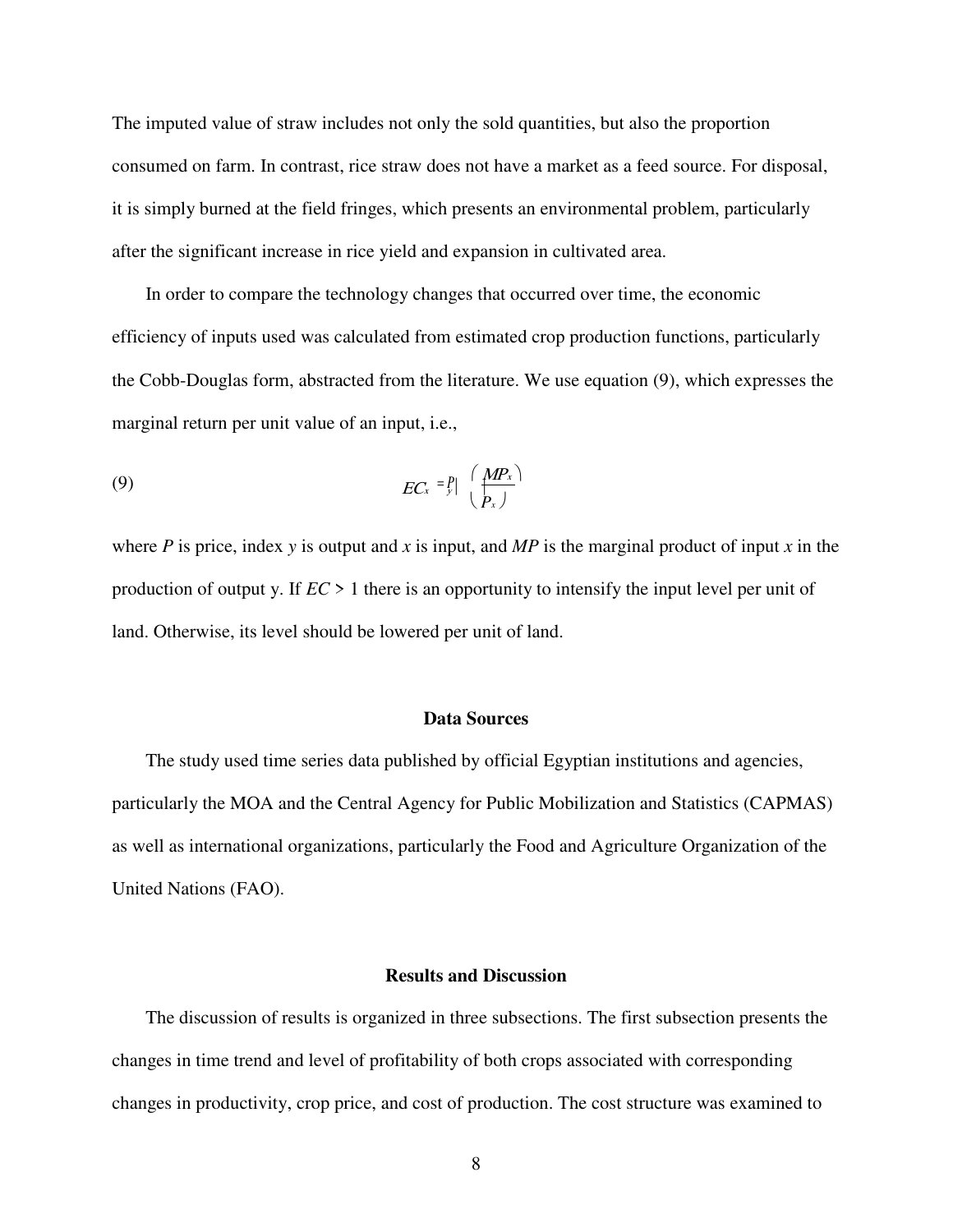show the main input items that contributed to the increase in total cost of production. The second subsection assesses the marketing efficiency performance of both crops via the analysis of the distribution of what the final consumer pays on each crop through each stage of the marketing channel or value chain. The third subsection quantifies the crop area response to the changes in price policies and other incentives for wheat and rice production in each year of the five-year development plan.

#### *Impacts of Economic Liberalization on Profitability and Productivity*

The annual average profit per feddan was 924 L.E. with a statistically significant annual growth rate of 6.4% (Table 1). The production cost per one feddan of wheat increased significantly at a rate of 8.1%, which is higher than the increase in the price of wheat grains of 5.9%. Annual average cost of production is L.E. 1172 per feddan. The difference in the rate of growth of price and cost was compensated by a significant increase in wheat grain yield at 1.8% of an annual average of 16.8 erdab per feddan. This observation is confirmed by estimation of the time trend of the same variables but at a constant price level (Table 2). Table 2 shows that at a constant price there was no significant change in profit over the period 1987-2007 even though the cost of production increased at a rate of 2.5% of an annual average real value of L.E. 398 per feddan. The reason is that yield growth compensated the higher increase in costs of production above the farm wheat price growth. The main item that pushed the increase in costs of wheat production is land rent, as it accounted for more than one-third of the total costs, while labor cost accounted for one-fifth of total costs of production. The third cost category is machinery cost, which accounts for 17% of total costs, (Table 3). The big cost push in the land rent rate began in 1997 when the government stopped the validity of the land reform law of 1953, which set a fixed land rent rate at seven times the land property tax value. The government has freed the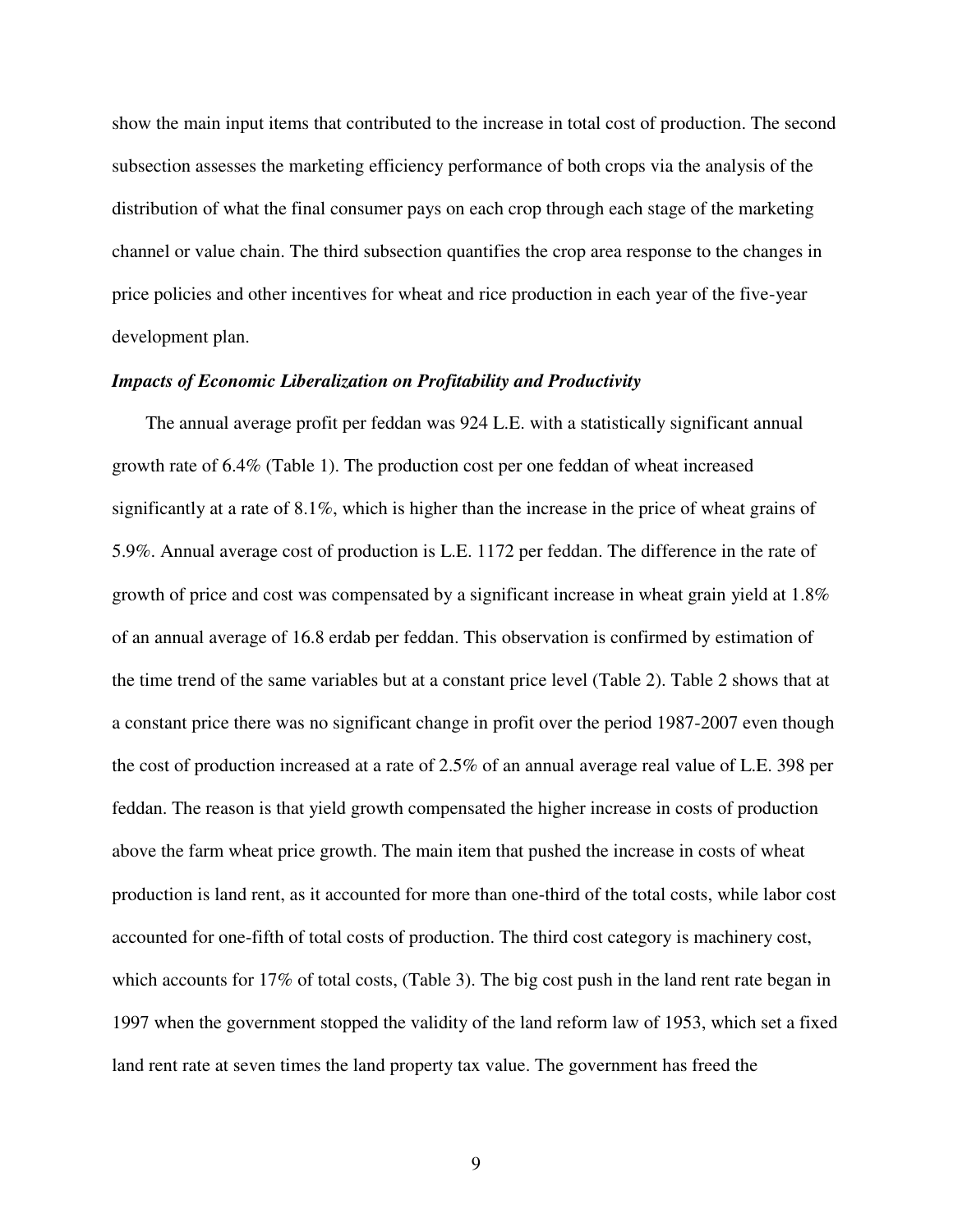agricultural land market since 1997. Also, opportunities of rural labor for off-farm employment expanded and increased the wage rate. The parity wage rate in agriculture increased as the labor supply shrunk versus an expanded demand for agricultural labor.<sup>1,15</sup> The national Egyptian program to expand the agricultural machinery system started in 1986 to allocate 150 agricultural mechanization centers all over rural areas in Egypt, where by the mid-1990s, mechanized land preparation reached close to 100% of farms and mechanized harvesting reached more than 50%. The agricultural mechanization program started with the supply of machinery services at moderate rental rates, where each mechanization station served 5,000 feddans. Secondly, the program focused on the introduction of an information campaign for new mechanization systems, in particular, grain combines, grain planters and drillers, and laser systems for leveling the soil.

While costs of machinery and labor raised the costs of production, these costs also contributed in raising the yield per feddan.16 The annual average profit per feddan without including the wheat straw revenue reached L.E.438 at current prices, which is only 47% of profit with straw revenue included. At a constant price level of wheat, the average annual profit per feddan without considering produced straw value reached about L.E. 177, which is 54% when straw revenue is included. This shows that wheat straw value affects significantly the profit of wheat production. Straw value affects significantly the profit of wheat production, as straw is the main roughage feed for ruminants in Egypt, where natural rangeland is absent..17

At current price levels (Table 4), rice profitability performance has not been far from the wheat enterprise performance. However, the growth rate in farm price, cost of production, profit and productivity were all higher than the growth rates of wheat. During the period 1987-2007, at a constant price level, the cost of production per one feddan of rice increased at 2.6% (Table 5). The annual average cost of rice production per feddan was L.E. 470. The real growth in profit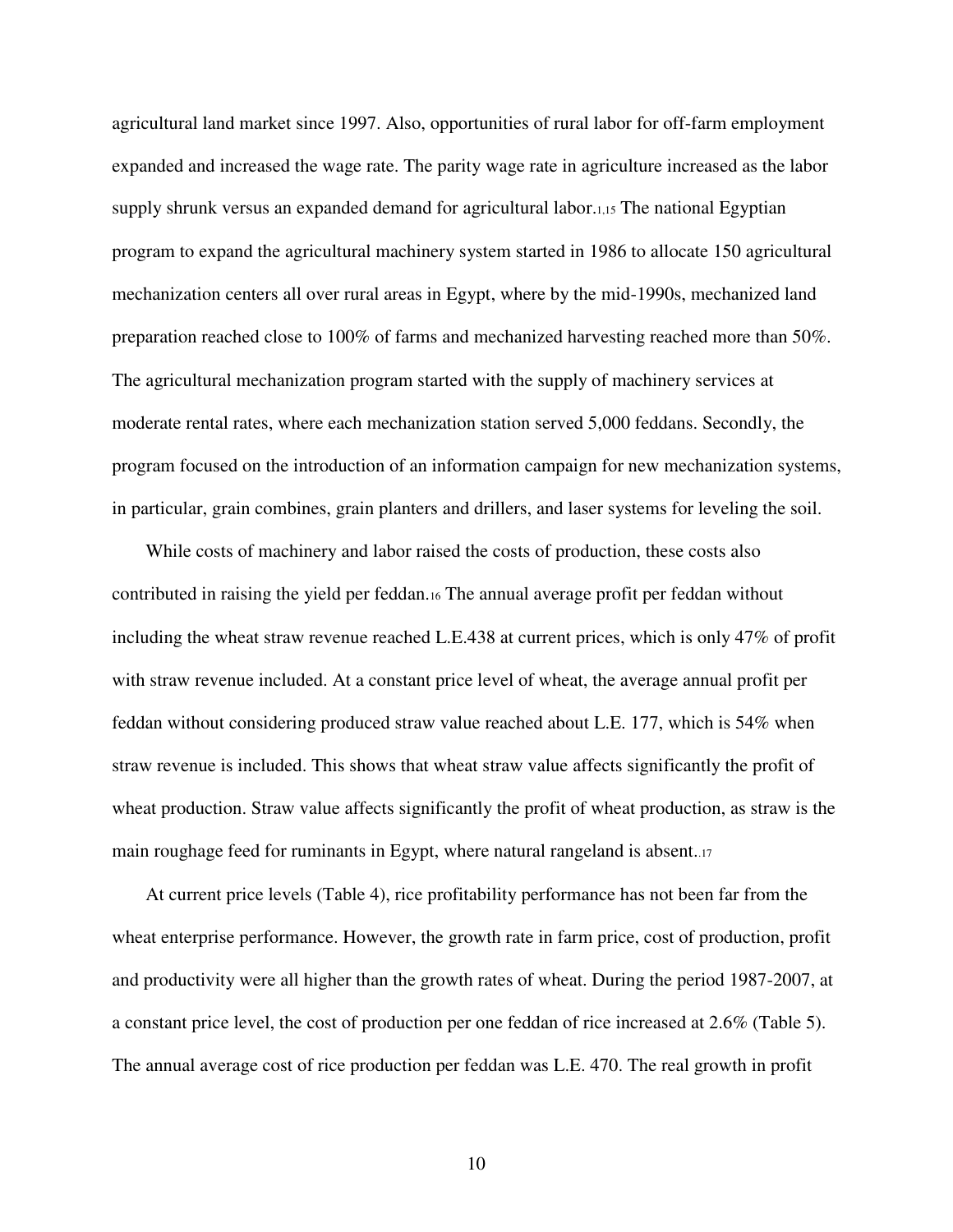per one feddan of rice was at 2.5%, again driven mainly by an increase in the yield of rice of about 2.6% a year. The average yield of rice was 3.5 tons per feddan. Similar to the case of wheat, the main cost items that contributed to the increase in production costs of rice were the land rent rate with a share of 32% of total cost, labor costs at 21% of the total costs, and machinery services at 15% of the total costs. The increase in the yield of the crops in Egypt was mainly due to improved biological technology, in particular, the introduction of new highyielding varieties. The contribution of yield improvement through biological technology was complemented by the accompanying improvement in physical technology, particularly the expansion of farm mechanization systems, which later played a big role in minimizing losses and savings in farm inputs.18

A recent study from a sample survey in 2004/05 showed that the introduction of a new highyield variety of grains would raise the yield per feddan. However such high yields imply higher input intensity per feddan, then higher costs—at least for the variable items—even though the net enterprise income would not be changed because of higher yield..19 Applying a new variety of rice on farms of the Sharkia Governorate (East Region of the Nile Delta) raised the grain yield per feddan from 3.4 tons to 3.8 tons. This yield increase was associated with an increase in organic fertilizer by 32%, nitrogen fertilizer by 33%, phosphorus fertilizer by 6%, and human labor by 5%. Accordingly, the variable costs increased by 7%.

A study sponsored by USAID under the NARP "National Agricultural Research Project of Egypt" during the mid-1990s compared the impacts of introducing new high-yield wheat varieties and non-conventional mechanization systems on production performances.20 The sample size was 400 farmers, classified into four subsamples. The profile of wheat production performance based on one feddan showed important policy implications, as concluded from the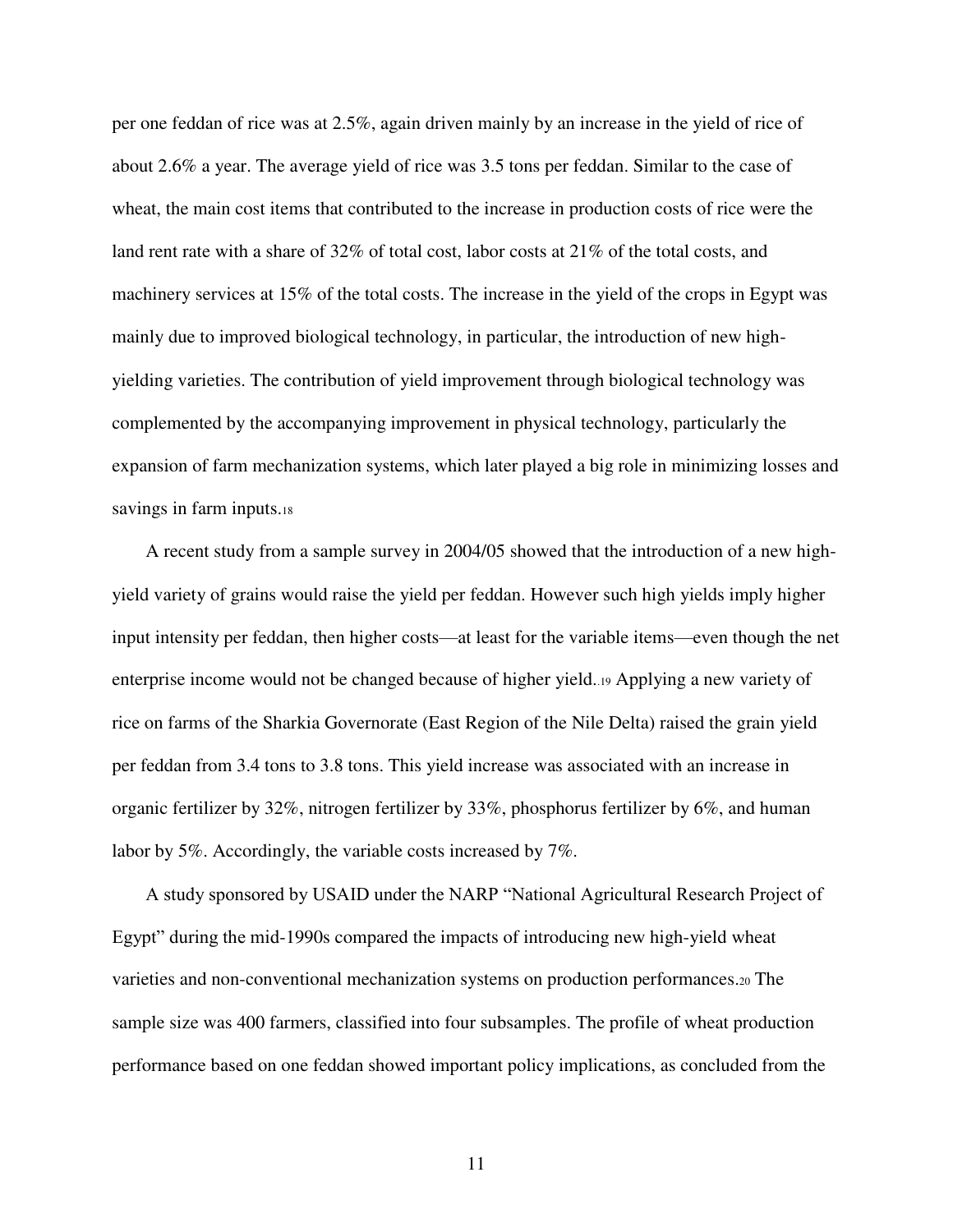field survey data presented in Table 6. There was a positive interaction effect of nonconventional mechanization systems and wheat variety on the yield per feddan.

Despite low yields of hay, using a nonconventional mechanization package increased profitability per feddan due to lower production costs and increased yields of cereal significantly from both varieties, "Sakha 69" and "Giza 163." Using this package with the variety Sakha 69 raised cereal yield higher than did using Giza 163, i.e., from about 10 erdab to about 15 erdab approaching the yield from variety Giza 163, which reached 166 erdab per feddan, which was 13 erdab with a conventional mechanization package.

Although the new mechanization package increased significantly the machinery labor costs, the total variable costs per feddan decreased by 39% with variety Sakha 69 and 5% with variety Giza 163. Such shrinkage in the total costs was a result of a sharp reduction in both human costs and animal labor work. Also the capital input costs decreased as a result of reduced quantity of physical inputs. The seed costs decreased by 12% with variety Giza 163, and 30% with variety Sakha 69, and costs of organic fertilizers were reduced by 69% with variety Giza 163 and 87% with variety Sakha 69. The chemical fertilizer costs were reduced by 24% and 30% with Giza 163 and Sakha 69, respectively.

The increase in grain yields due to application of modern mechanization systems resulted indirectly from better regulation of the individual plants in rows, giving balanced nutrients and causing good growth in total vegetation, leading to the disappearance of the phenomenon of stalks falling and remaining on the ground.

Although these results are catalysts for agricultural development, there is an associated negative externality, with the loss of 332,000 to 504,000 jobs from grain crop farms expected. Therefore, these policies require intensified efforts to transfer a portion of such expected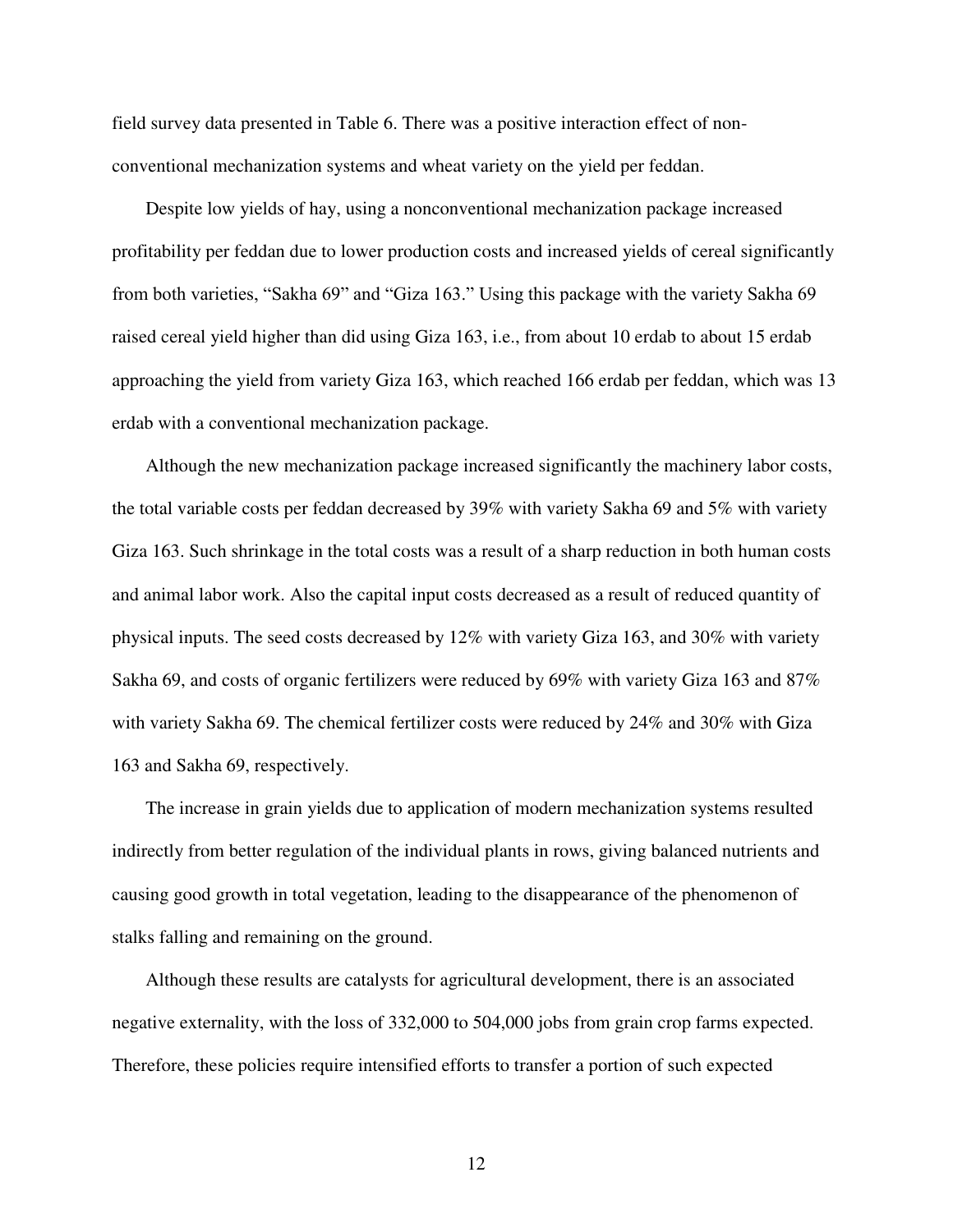unemployed agricultural labor to work in industries that support agricultural mechanization such as maintenance and repair workshops and/or manufacturing. The rest should be transferred to small, intensive, non-farm labor projects in the villages or rural towns within a national integrated rural development program.<sup>21</sup>

Comparison of the changes in input productivity and rice grain yields was made through the analysis of two rice production response functions conducted in the same area of Sharkia Governorate in the Nile Delta Valley: the first in 1986, i.e., at the onset of the economic reform program, and the second in 1995, i.e., in the mid-term of the economic reform program.16,18 Since the best-fitted form of the production response was the Cobb-Douglas function, the intercept represented the changes in technology level and the regression coefficient showed the average production elasticity. The technology level significantly increased in 1995 in comparison with 1986, as the intercept of the estimated function increased from 0.05 to 0.15. Such an increase can be attributed to the introduction of a new variety of rice and nonconventional mechanization, which led to higher yields and a more capital-intensive agricultural system, i.e., less human labor, more machinery labor, and more chemical fertilizers (Table 7).

The economic efficiency of both human labor and machinery were estimated using equation (9). The estimates were made under the current wage rate and rent per hour of both inputs and at the current price of rice grains associated with the two levels of technologies applied in 1986 and 1995. The analysis was repeated under a shadow price in 1995 of inputs and output. The shadow wage of human labor was that of the best alternative available job opportunity in the Egyptian market, which was construction work. The value of the subsidy provided to fuel for agricultural machinery was added to its current rent rate in 1995 to get the shadow rent rate in that year. For rice grains, the shadow price per ton was the border price of rice in that year.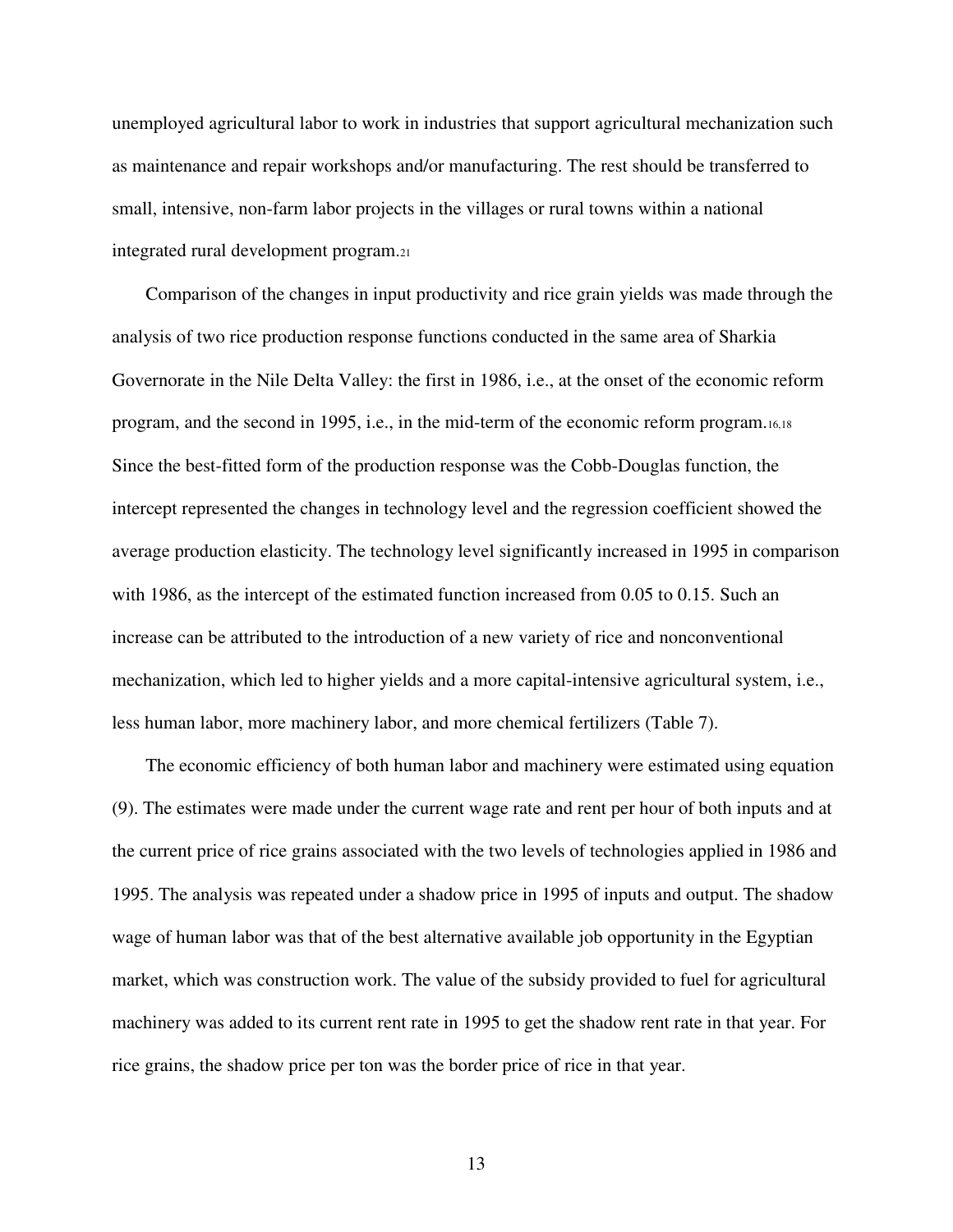Whereas, the economic efficiency of human labor was much higher than that of machinery labor in 1986, the machinery labor economic efficiency surpassed that of labor in 1995 (Table 8). Moreover, there was an opportunity to increase the level of both labor sources per feddan of rice in 1986. In 1995 the feasibility to expand labor on rice farms only held for machinery, while it was more economical to lower the level of human labor per feddan of rice. While the human labor wage in agriculture rose at 4% a year, the rent rate per hour of machinery labor increased at 9% per year and the price of rice per ton rose by 7% per year during the period 1986-1995. Even though the rice grains price per ton increased at 7% per year over the same period, it did not reach more than 57% of its shadow price as calculated in 1995. The economic efficiency of using human labor versus machinery labor under shadow prices of wage and rent rates of both inputs was recalculated from a response function estimated for the year 1995. Although, the shadow wage rate was three times the current wage rate, the economic efficiency of human labor decreased to L.E. 0.58 per one Egyptian pound spent on human labor, indicating that such input should be reduced per feddan of rice (Table 8). In comparison, the shadow rent rate of machinery labor was only 10% higher than the current rate in 1995. However, under the shadow rent rate, the economic efficiency of machinery labor increased to L.E. 2.6 per pound spent on renting machineries, while it was L.E. 2.3 at the current rent rate in 1995. Accordingly, it was feasible to apply more mechanization hours to rice production to substitute for human labor. As mentioned earlier, such an implication requires an integrated rural development program to generate feasible alternative jobs for human labor displaced by farm mechanization.

#### *Domestic Marketing Efficiency of Grains under a Free Market System*

Commodity market efficiency performance can be examined in many ways, one of which is by comparing the distribution of what the consumer pays along the marketing stages of both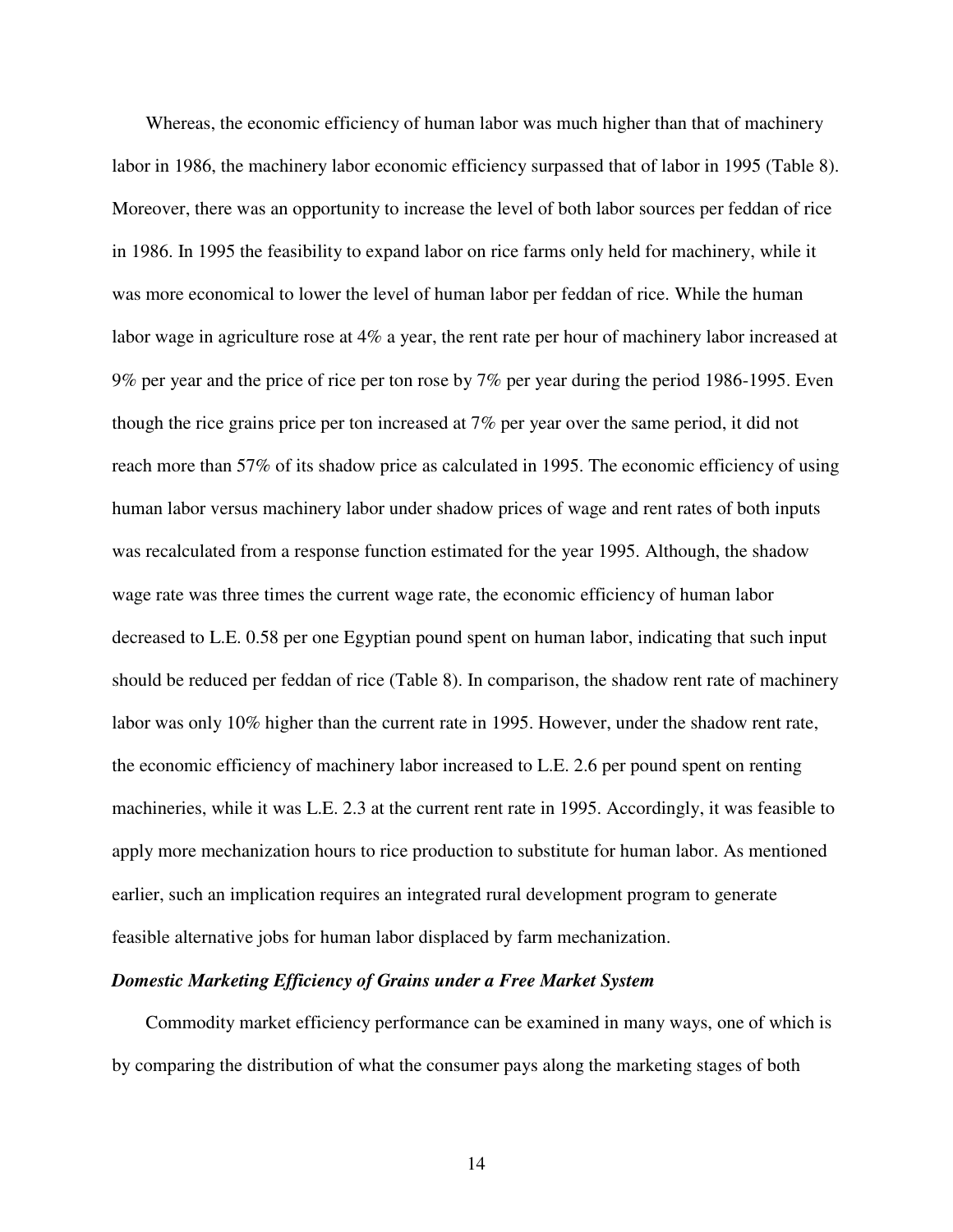crops, wheat and rice (Table 9 and Table 10). On average, from the price paid by the consumer at the retail level, the share of wheat producer profit over the period (1987-2007) was at 37%, surpassing the share of rice profit at only 24%. The average share of wholesale marketing margin for the period 1987-2007 was very high in the case of rice at 42%, while it was only 9% in the case of wheat. In contrast, the share of the retail stage marketing margin of wheat was relatively higher at about 26%, while it was a low 7% in the rice market. This comparative result appears empirically consistent. In the case of rice, milled rice represents almost the bulk of the final product of rice reaching the consumer; wheat flour has numerous forms of final products reaching the market, including bread, cookies, and sweets, in addition to several types of pasta. Even if the main product in the retail market is Egyptian bread in the case of wheat, there are several other types of bread. Therefore, the aggregate marketing margins of wheat between the wholesale and retail is expected to be relatively high. Also, these results can raise suspicion of a possible exercise of some market power by wholesalers in the rice market in Egypt.

A comparison of farmers' profits over the last four successive five-year development plans (Table 9 and Table 10) showed a significant difference in impacts of the economic reform policies on both main grain crops. The share of the wheat farmer of the price paid in the retail market decreased from around 51% at the onset of market liberalization policy in 1987-1992 to about 37% during the period 2002-2007 plan. In contrast, the same share in the case of rice increased over the same period, from 24% in 1987-1992 to 26% in 2002-2007. The wholesale margin for wheat increased from 7% in 1987-1992 to more than 12% in 2002-2007. The same share in the rice market decreased slightly, from 40% in 1987-1992 to 37%, in 2002-2007. The control exercised by the government over the food market, in general, has slightly limited the share of retailers of both crops during the last plan in 2002-2007. This is particularly true for rice,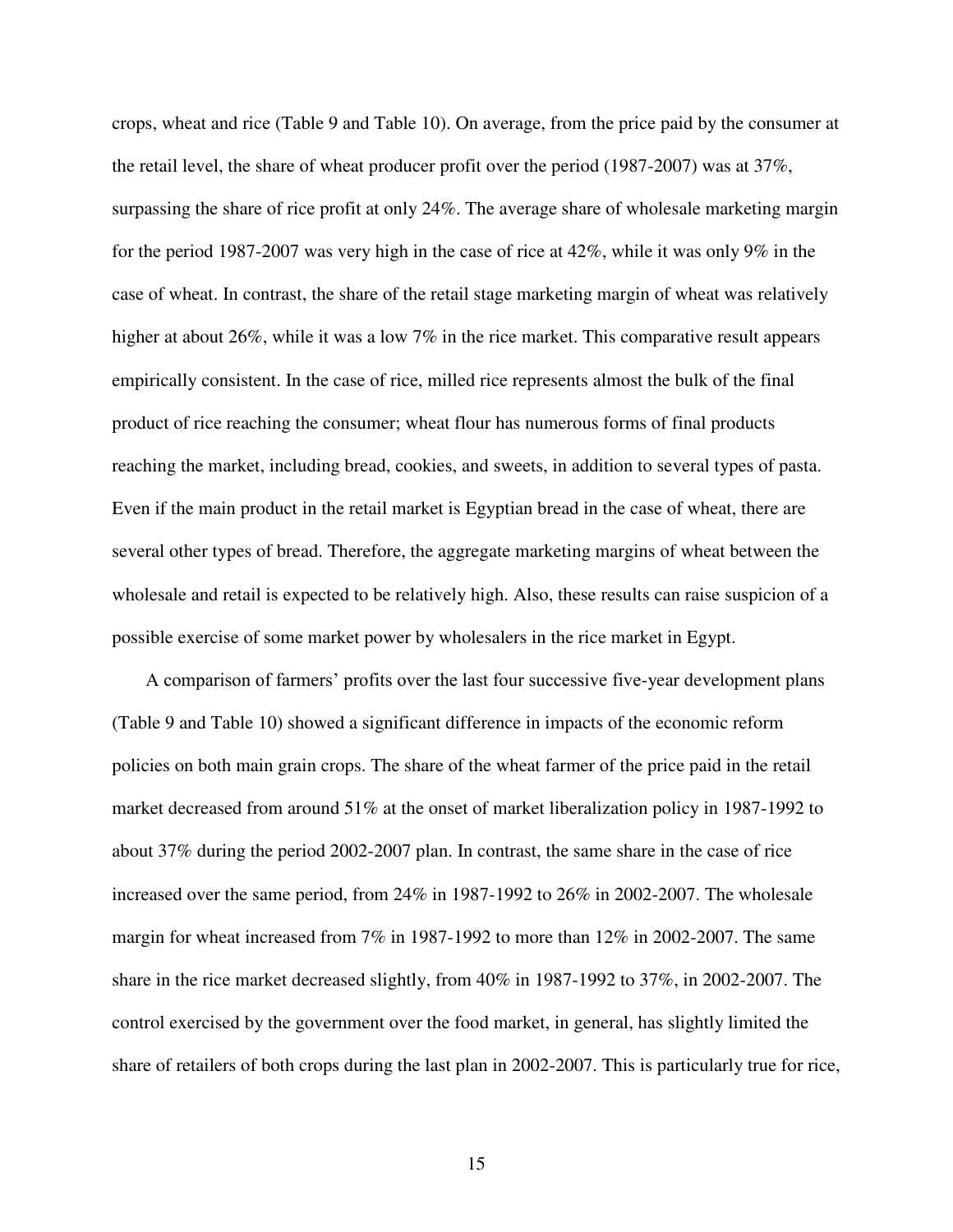whose share decreased from 9% in 1987-1992 to only 6% in 2002-2007. Also the increasing trend of the retailers' share in the wheat market, from 24% in 1987-1992 to 30% in 1997-2002, was depressed to only 23% during 2002-2007.

#### *Impacts of Price Policies on Grains Cropped Area*

Since Egypt has been under a free market economy regime beginning in the mid-1990s to the present, the price has been the main variable influencing the area response of the major field crops such as wheat, rice, cotton, and sugar cane. Several approaches were followed to implement such policies. With respect to wheat, the major ones aimed at providing a guaranteed farm price to the farmer, which was maintained higher than the international price. Such a high price of domestic wheat paid to farmers over the last two decades provided an incentive to the wheat producers to expand wheat area. The rice market, on the other hand, was left to the mechanism of supply and demand to determine the domestic price. Since rice is an exported commodity, the demand for rice is comprised of both domestic and international demand. Therefore, unlike the case of wheat, it is the international price that affects the rice cultivated area. Although rice marketing has been practiced almost freely via the private sector, the public mill plants announce a guaranteed price for delivering paddy rice to those mill plants.

In some years or even months, the demand for rice exports pushes the domestic price up beyond the purchasing power of the majority of low-income households in Egypt. Hence, for social considerations, the government temporarily restricts the export of rice until the domestic market price softens and reaches an affordable level for low-income households. In addition, because rice is a water-intensive crop, the government tries to prevent farmers from exceeding the allocated area by imposing penalty charges on the excess area.4,5 On the other hand, both rice and wheat have enjoyed a vertical development program in terms of the introduction of new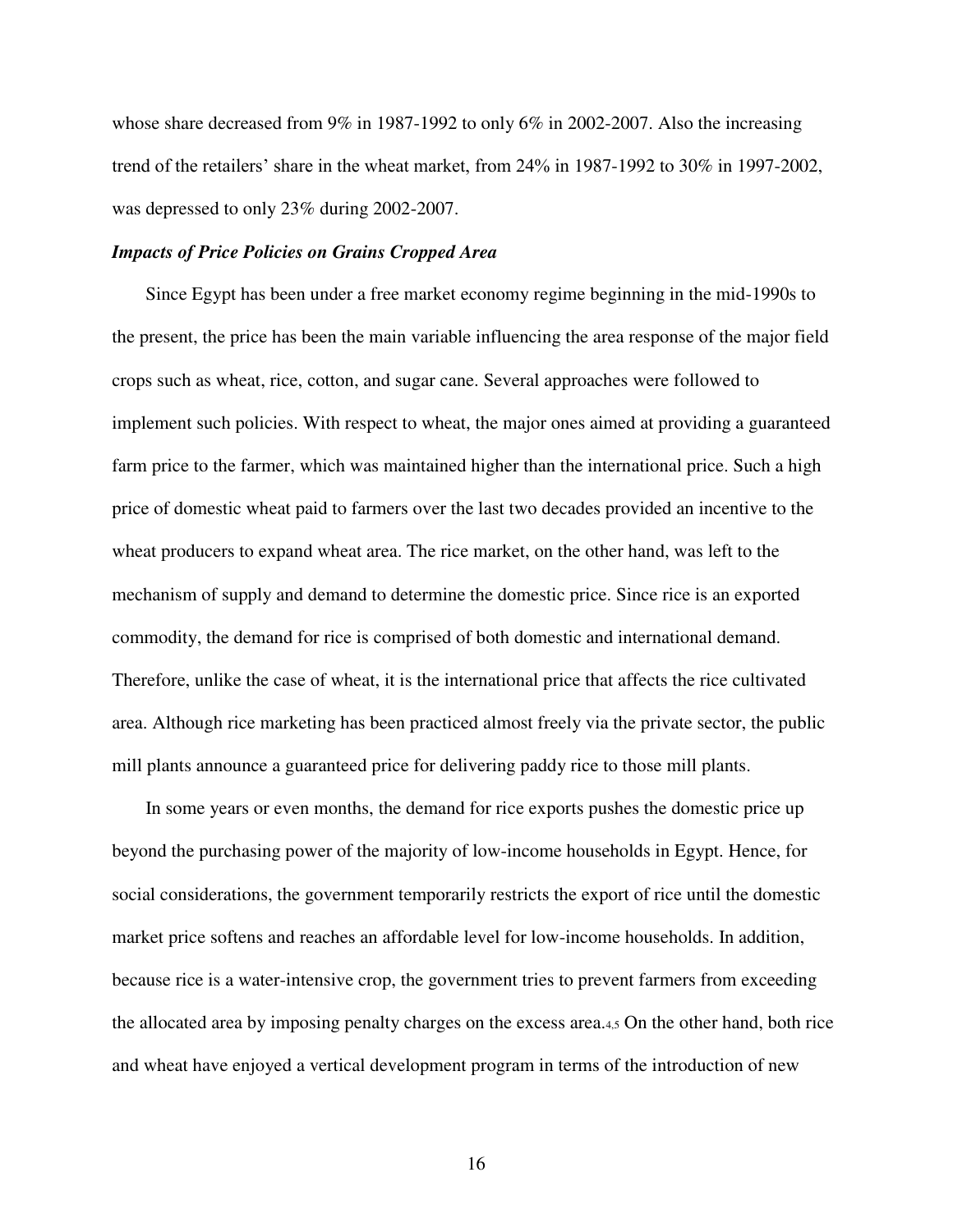varieties and implementation of the national campaign for improving farming practices. We consider next what impacts, if any, these price policies had on the expansion of wheat and rice area. Table 11 shows the impact of the wheat price policy on acreage response over the period 1987-2007. The average annual growth rates of both area and farm price within each successive development plan period were estimated from the time trend equations presented in Table 12 The table provides the trend of wheat area over each of the four five-year development plans implemented during the economic liberalization era of the Egyptian economy. This periodic time trend was compared with the farm price changes that occurred over the same successive periods. Also, the ratio of the annual average farm price to the adjusted international price over each development plan was estimated to show how the policy intervened to generate either a nominal protection or indirect taxation for the domestic producers. The time trend of the whole period (1987-2007) showed a significant annual growth rate of wheat area of about 3.1%. This was associated with a farm price increase of 5.6% a year, which on average reached 149% of the international wheat price level over the same period. That is, domestic producers received some kind of nominal protection.

The wheat area has increased at a stepwise trend, from an annual average of 1.7 million feddans during the first development plan to 2.2 million feddans during the second five-year plan, to 2.4 million feddans during the third plan, and reached its peak of around 2.7 million feddans during the fourth five-year development plan (2002-2007). Over the development plan (1987- 1992) the wheat area increased at an annual growth rate of about 10%, which was associated with a farm price increase of about 17% over the same period. The domestic price exceeded the international price, suggesting a nominal protection rate of around 1.16. During the successive plans, the farm price increased at 5% a year. However, it was not enough incentive to expand the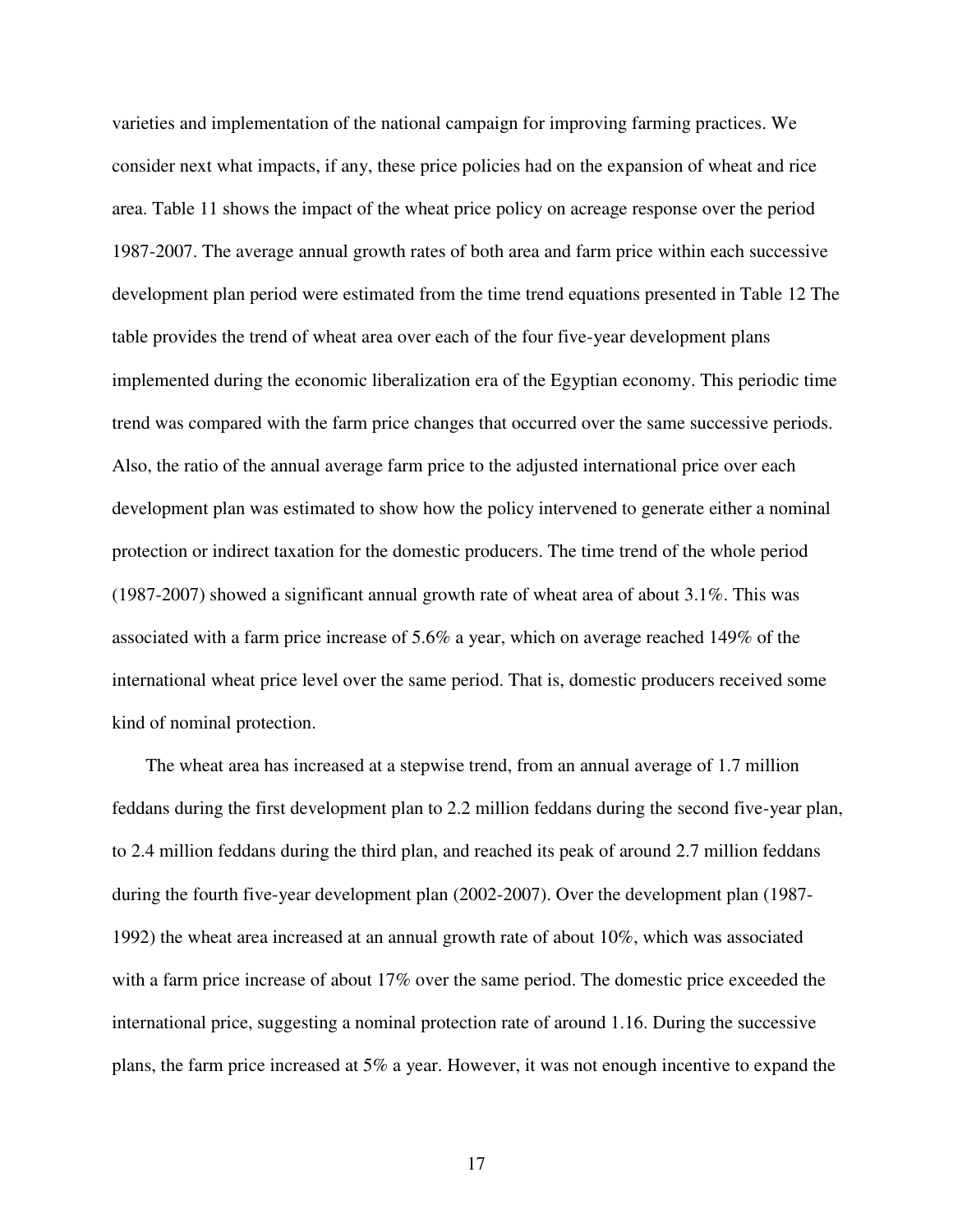wheat area significantly, even though the farm price was about 112% of the international level over the second successive development plan. The wheat farm price increased to a level that surpassed the international price, reaching 168% and 214% of the international price over the periods 1997-2002 and 2002-2007, respectively. However, the growth rate in the farm price during the last two development plans was not enough to induce a significant increase in wheat area. It seems that other factors, which are not captured in the simple elasticity formula, rather than own farm price affected the fluctuation in wheat area from one year to another. Among those factors is the profitability of the main competing crop, the green fodder crop, which locally is called "berseem" (Egyptian clover). The expanding livestock sector in Egypt has strengthened the demand for berseem, making it a strong competitor against wheat for the limited land in Egypt.

The same analysis and investigation was made for rice area response over the same period (Table 13). The average annual growth rates within each successive development plan period of both rice area and farm price were estimated from the time trend equations presented in Table 14. The time trend of the whole period (1987-2007) showed a significant annual growth rate of rice area of about 2.6%, which was associated with a farm price increase of 6.1% a year. The rice price, on average, reached 0.52% of the international rice price level over the same period. A price ratio of less than one may suggest some kind of an indirect taxation imposed on the domestic rice producers or a sort of comparative advantage of Egypt in producing rice. Analysis based on the successive development plan periods showed that the rice area had increased drastically until the third five-year plan by the year 2002. It jumped from about one million feddans at the onset of the economic liberalization program to around 1.5 million feddans by the year 2002. However, rice area has not changed significantly over the fourth five-year-plan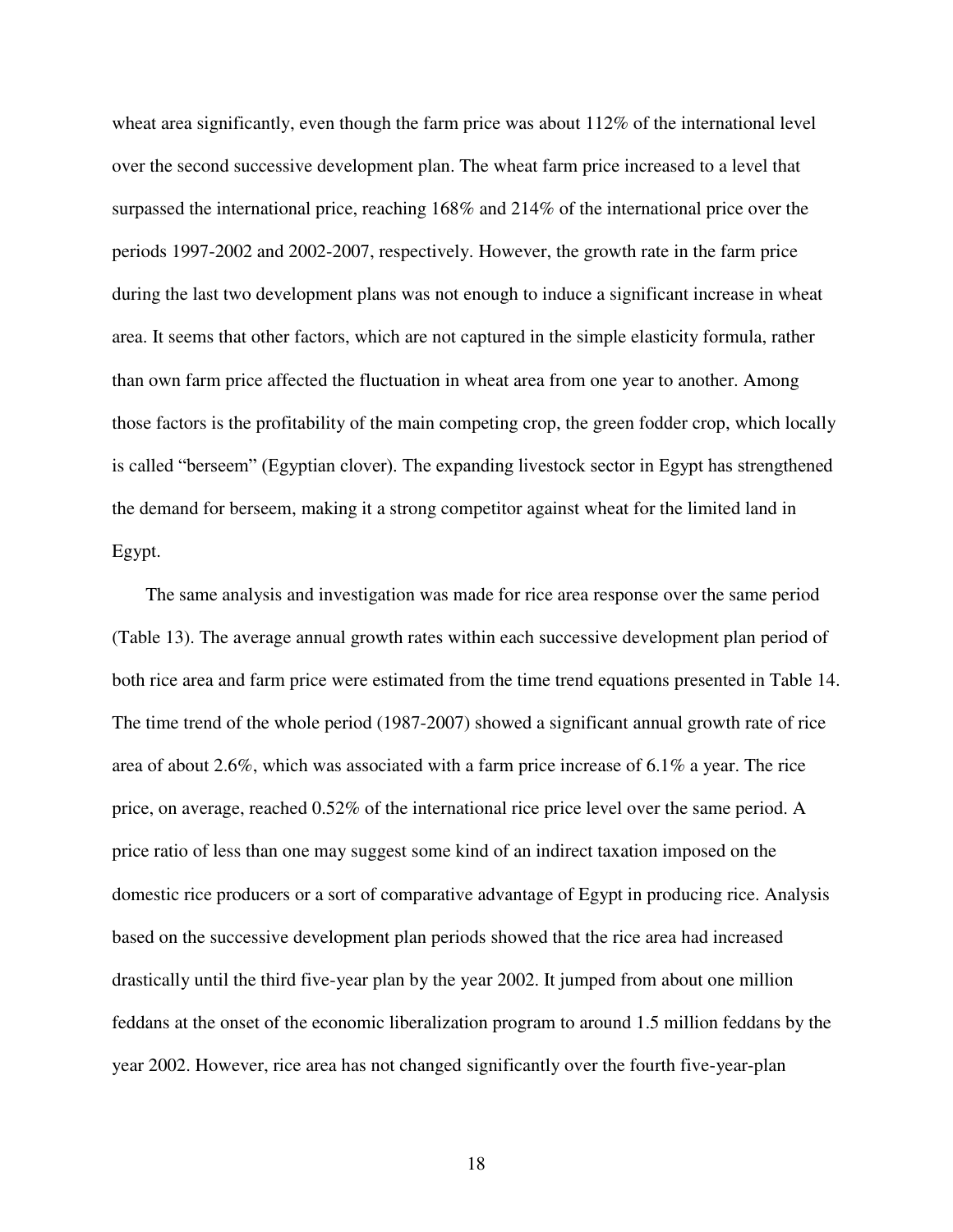(2002-2007). As mentioned earlier, limits on water availability is the main constraint for any expansion in rice area. The Government of Egypt imposes high penalties on farmers if they violate the determined allotted area of rice. Also, the international price of rice affected the area of rice, particularly that the domestic farm price had not surpassed the international price after the first development plan period.

#### *Estimated Long-Run Arc Supply Response Elasticity*

Because the annual average crop area of both wheat and rice were increasing from one development plan to the next, along with the associated increase in the farm price of both crops, this study estimated the supply response elasticity in each of the successive five-year development plans using equation (8). Estimates are presented in Table 15. In general, the estimated elasticity coefficients of both crops decreased over time. As the average area of rice reached around 2.3 million feddans in 2002-2007, the supply response elasticity decreased to 0.12 compared to the more than 0.59 at the onset period of the economic liberalization era (1987- 1992). This result may strongly suggest that there is a likely ceiling of expansion in rice due to water scarcity and limits on land availability.

In the case of wheat, as the average wheat area reached 2.7 million feddans, the supply response elasticity decreased to 0.38 compared to the more than 0.6 at the onset period of the economic liberalization era. This result may suggests that rather than water scarcity as in the case of rice, the expansion in wheat area is affected more by the strong competition from the highly profitable fodder crop (berseem), whose high demand is directly linked to the expansion of the livestock sector, being the main animal feed crop in Egypt. New policies towards rationalization of water management and land reclamation in Egypt may change these trends.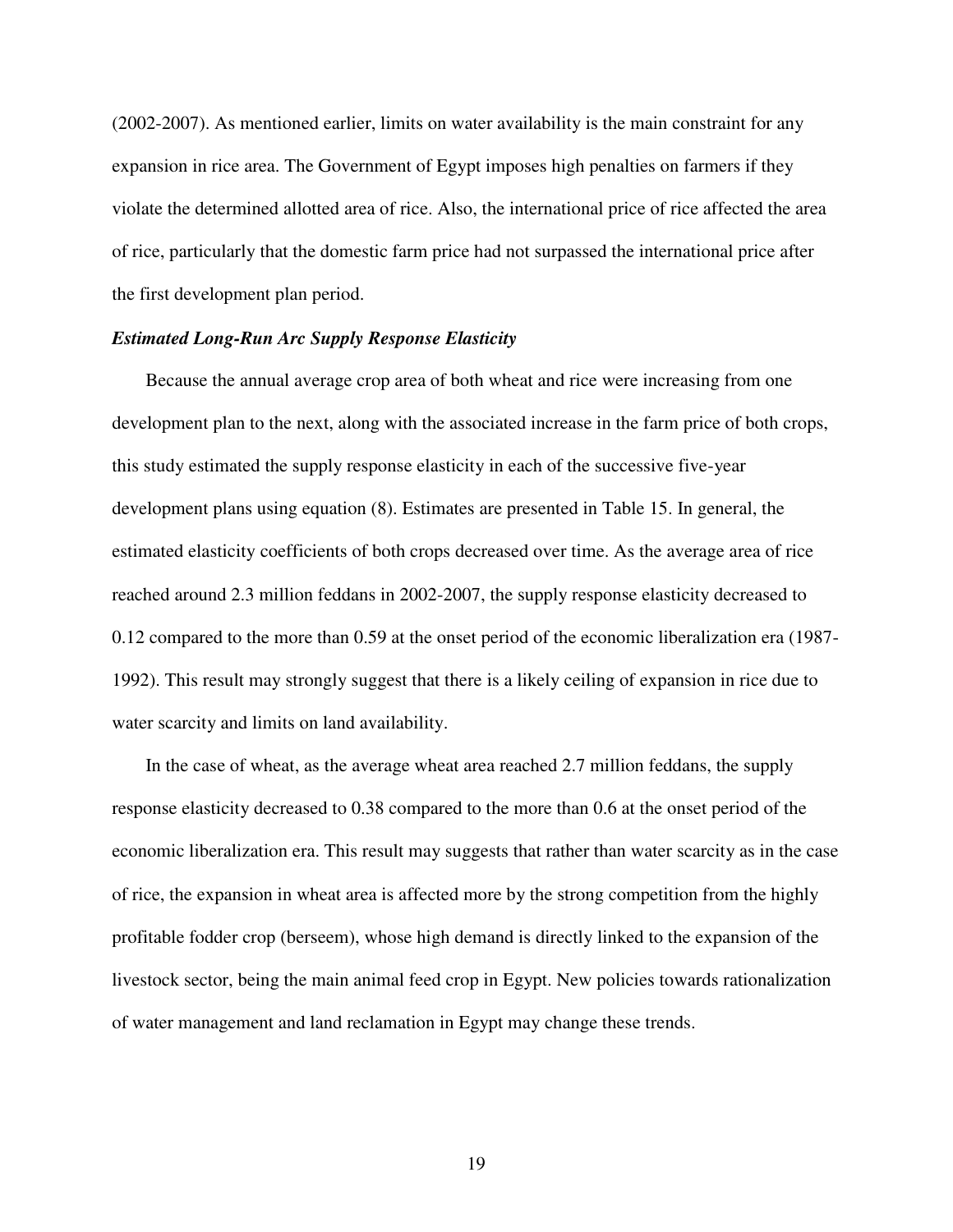On average, the supply response elasticity of the wheat crop is relatively higher than that of the rice crop, as the estimates showed that it reached 0.52 and 0.47, respectively, over the period 1987-2007. This difference can be attributed to the government intervention against expansion in rice area to save scarce water while it intervenes positively to expand wheat area through its price policy. However, because rice is an exportable crop of reasonable demand in the world market, farmers resist policies that impose high penalties on excess area. With limited growth in rice area, there are some years when the Government of Egypt has to stop rice exports to keep enough supply for domestic consumption at reasonable price.

#### **Summary**

Egyptian agricultural policy has followed a centralized, managed economy for a long period, until the second five-year development plan of Egypt (1987-1992), which, among other policies, ended agricultural land allotment among crops and freed the cropping pattern decision to farmers. Now the Government of Egypt is more focused on promoting agricultural mechanization; the introduction of high-yield varieties; and rationalization of pesticide, insecticide, and fertilizer use, associated with implementation of "national campaign" for development of its main crops wheat, rice, and sugar cane. This study examined the impacts of the economic reform program on the performance of Egyptian agriculture using selected techno-economic indicators over the last three decades. The comparative analysis included the annual average value as well as annual growth rate of each indicator, the consumer price spread, and approximate average long-run supply response of the crop area. The analysis was applied for wheat as the main crop in the winter season and rice as the main crop in the summer season.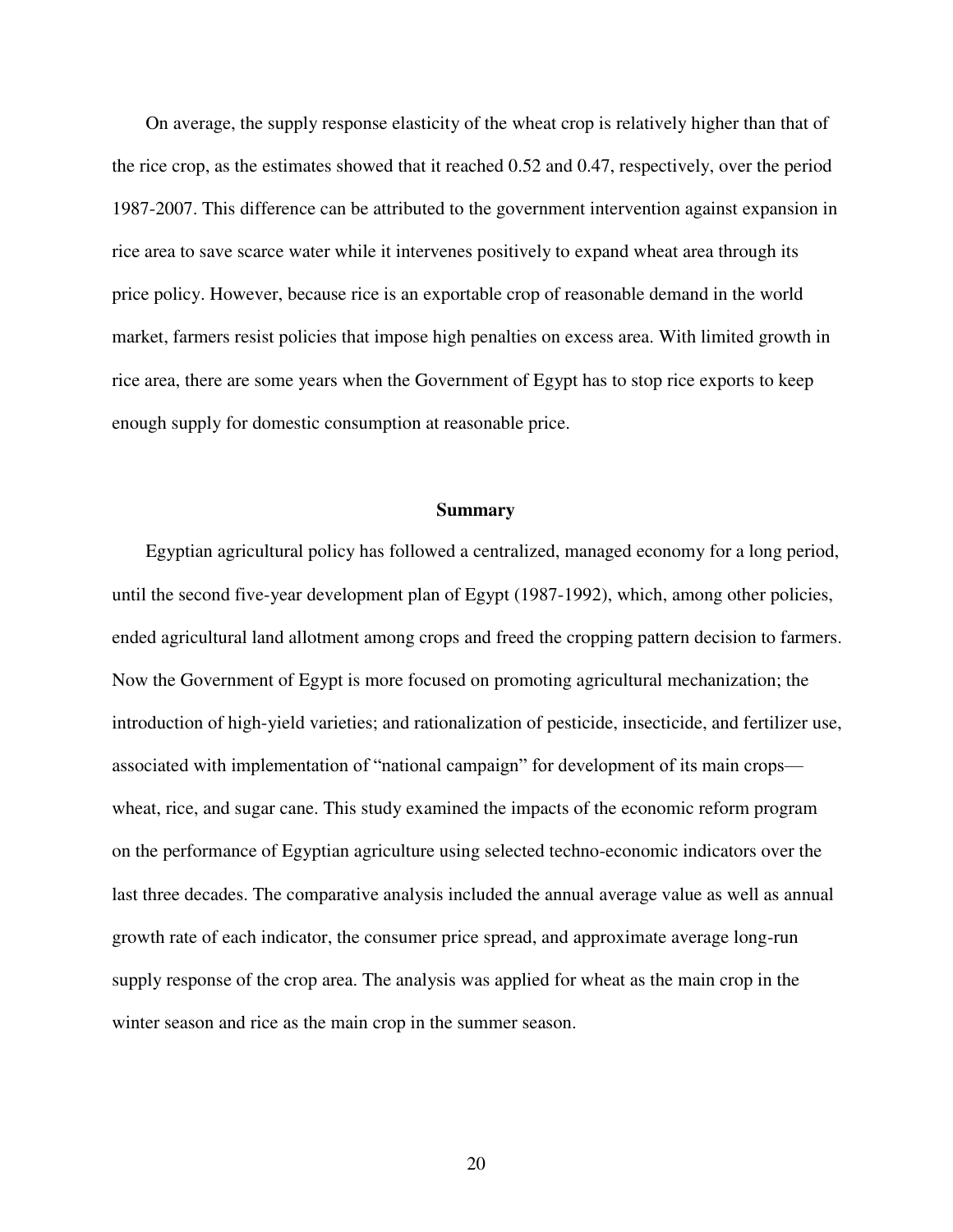The results showed that yield growth of both crops has compensated the higher increase in costs of production above the farm price growth. The main items that pushed the increase in costs of production of wheat production were land rent and labor costs. The big push in land rent rates began in 1997 when the government freed the agricultural land market. Also, since market liberalization, off-farm labor income has reached a higher wage rate than the farm wage. Wheat straw value significantly affects the wheat profit on farm. The increase in the yield of the Egyptian crops was mainly due to introducing new high-yield varieties, in addition to the expansion in mechanization systems, which played a big role in minimizing losses and saving input quantities used.

The wholesale marketing margin in rice accounted for 42% of the Egyptian pound spread along the marketing stages of rice. The proportion of the retail stage-marketing margin of rice was only 9%, and it reached 25% for wheat because of the numerous final products of wheat flour in the retail market.

Investigation of the impacts of price policies on grain cropped area over the period 1987- 2007 showed a decreasing estimated elasticity coefficient of both crops over time. As the average area of rice reached around 2.3 million feddans in 2002-2007, the supply response elasticity decreased to 0.12 from more than 0.59 at the onset period of the economic liberalization era in 1987-1992. This was probably due to the government intervention against expansion in rice area to save on scarce water. Since rice is an exportable crop of reasonable demand in the world market, farmers resist policies with high penalties on excess area. In some years the Egyptian government stopped rice exports to keep enough supply for domestic consumption at a reasonable price. As the wheat area reached 2.7 million feddans in 2002-2007, the supply response elasticity also decreased to 0.38, from 0.6 at the onset period of the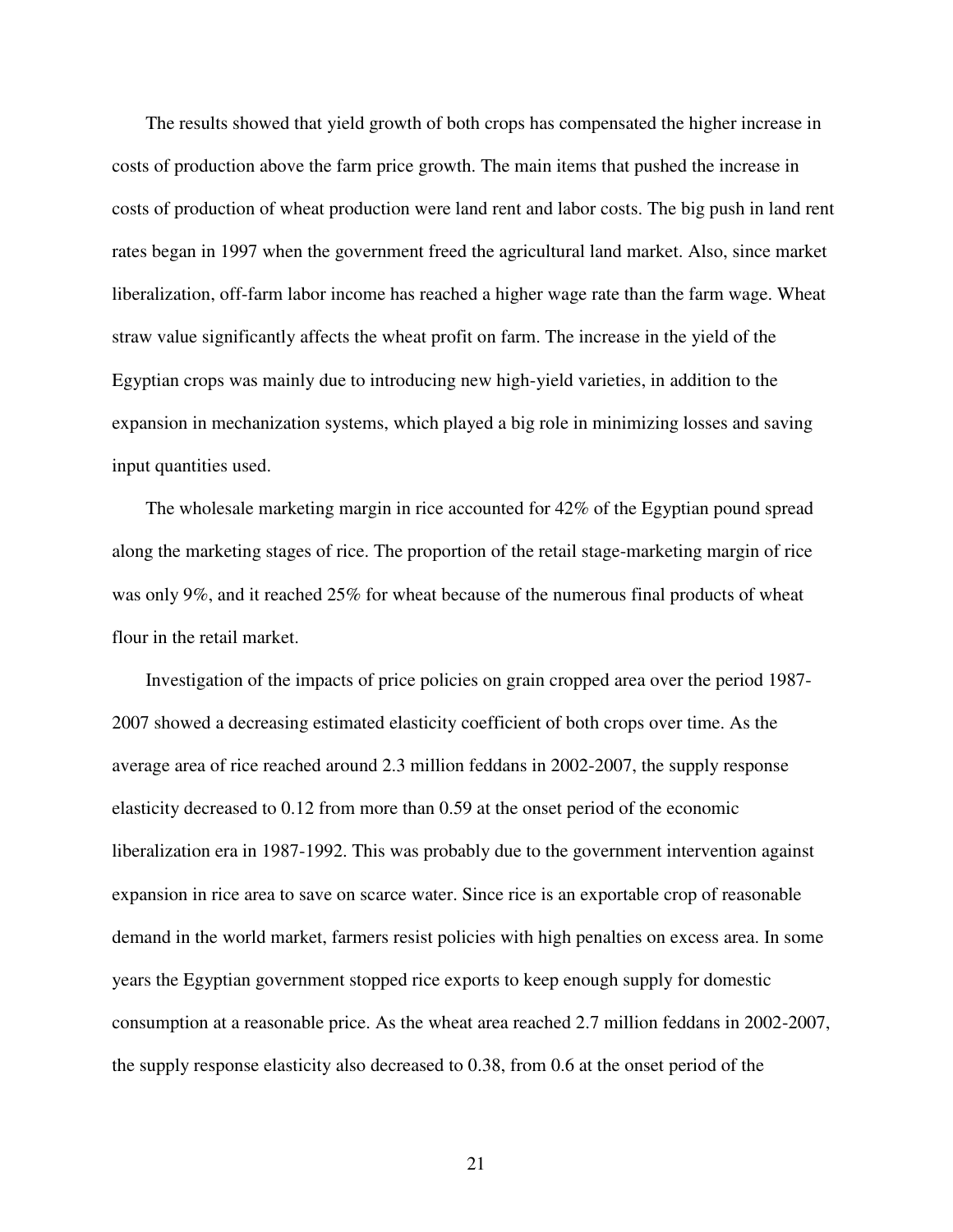economic liberalization era. The primary limiting factor in the expansion in wheat area is the high competition posed by a profitable fodder crop (berseem), which has become attractive because of high demand from livestock feeding.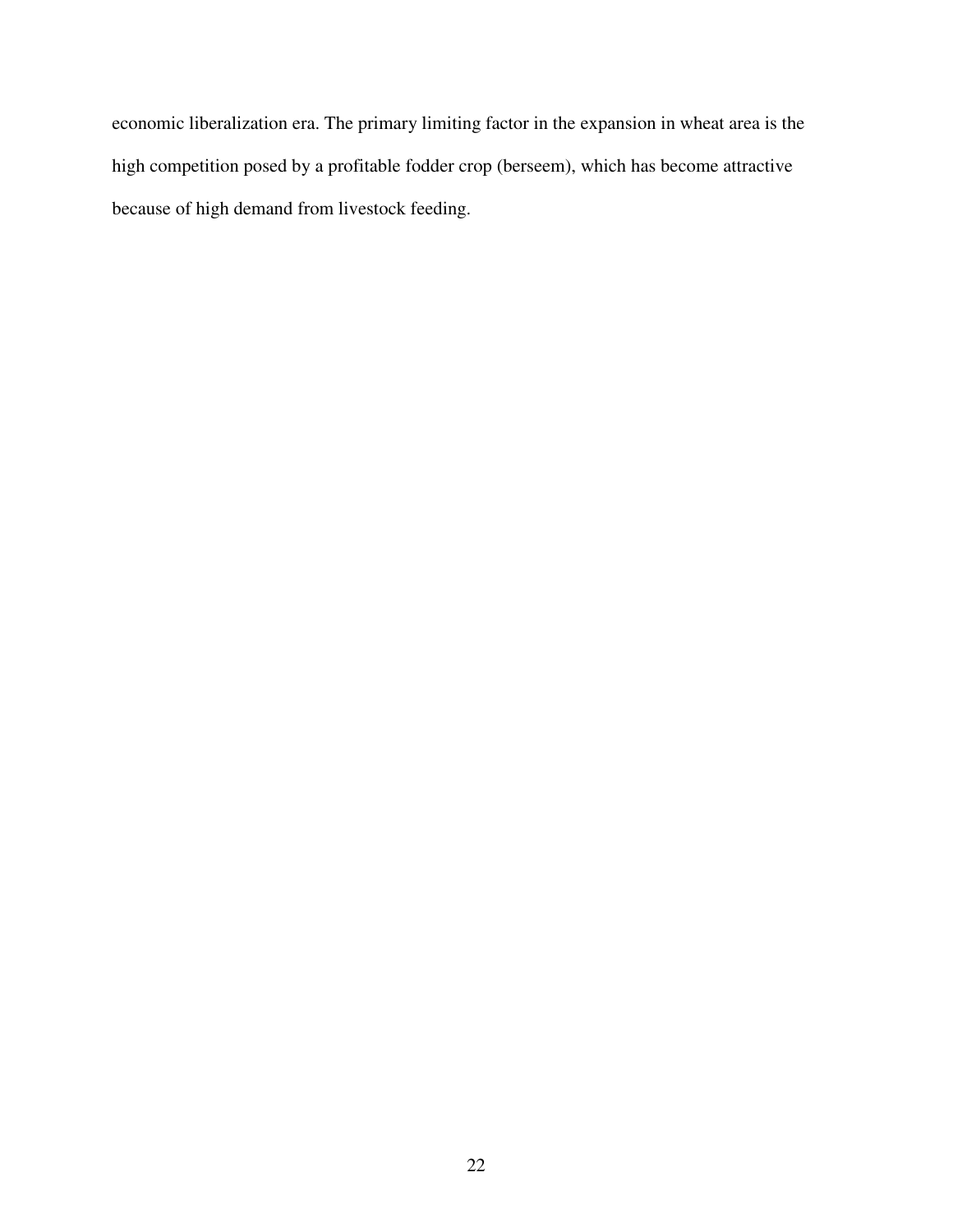| Annual<br>Growth Rate | Annual<br>Average | F-ratio    | R <sub>2</sub> | Regression<br>Coefficient | Intercept | Comparative Item                    |
|-----------------------|-------------------|------------|----------------|---------------------------|-----------|-------------------------------------|
| $5.94\%$              | 96.06             | $131.13**$ | 0.88           | 5.71                      | 41.81     | Domestic farm gate price of grains  |
| $6.25\%$              | 109.47            | 124.98**   | 0.87           | 6.84                      | 44.49     | Domestic whole sale price of grains |
| $5.55\%$              | 147.31            | 219.81**   | 0.92           | 8.82                      | 63.54     | Domestic retail price of grains     |
| 8.12%                 | 1172.26           | 684.15**   | 0.97           | 95.22                     | 267.67    | Production costs                    |
|                       | 437.71            |            |                |                           |           | Profit without straw revenue        |
| $6.39\%$              | 923.77            | 31.39**    | 0.64           | 59.07                     | 362.59    | Profit with straw revenue           |
| 1.80%                 | 16.76             | $155.40**$ | 0.90           | 0.31                      | 13.82     | Yield/feddan (erdab)                |

**Table 1. Trend of Wheat Profitability and Productivity (1987-2007) at Current Prices** 

 $NA = not applicable, (88) = significant at less than 1\%, (ns) = not significant$ 

# 1 erdab =  $150$  kg, 1 feddan =  $4200$ m2, grains, and straw yield/ feddan = 12 loads, 1-straw load = 250 kg, Imputed price of straw/ load = L.E. 40.5

**Table 2. Trend of Wheat Profitability (1987-2007) at Constant Prices** 

| Annual<br>Growth | Annual  |             |                | Regression  |           |                                              |
|------------------|---------|-------------|----------------|-------------|-----------|----------------------------------------------|
| Rate             | Average | F           | R <sub>2</sub> | Coefficient | Intercept | Comparative Item                             |
| $0\%$            | 34.31   | $131**$     | 0.88           | 5.71        | 41.81     | Domestic farm gate price of grains<br>(L.E.  |
| $0\%$            | 38.77   | $0.06^{ns}$ | 0.003          | $-0.47$     | 39.21     | Domestic whole sale price of grains<br>(L.E. |
| $0\%$            | 52.11   | ns<br>0.06  | 0.003          | $-0.05$     | 52.55     | Domestic retail price of grains<br>(L.E.     |
| $2.49\%$         | 397.75  | $684**$     | 0.97           | 95.22       | 267.67    | Production costs (L.E./feddan)               |
|                  | 177.29  |             |                |             |           | Profit without straw revenue                 |
| $0\%$            | 329.27  | $31**$      | 0.64           | 59.07       | 362.59    | Profit with straw revenue                    |

**Table 3. Average Production Cost Structure of Wheat and Rice (%) (1987-2007)** 

| Rice    | Wheat    | Cost items             |
|---------|----------|------------------------|
| 1390.63 | 1172.26  | Total costs per feddan |
| 21.4%   | 20.8%    | Labor                  |
| 1.9%    | $0.4\%$  | Draft animals          |
| 15.0%   | 16.9%    | Machinery              |
| 7.1%    | 5.6%     | Seeds                  |
| $1.0\%$ | 2.9%     | Organic fertilizer     |
| $6.8\%$ | $10.2\%$ | Chemical fertilizers   |
| 3.3%    | 1.4%     | Pesticides             |
| 32.1%   | 36.0%    | Land rent              |
| $6.0\%$ | 5.9%     | Miscellaneous          |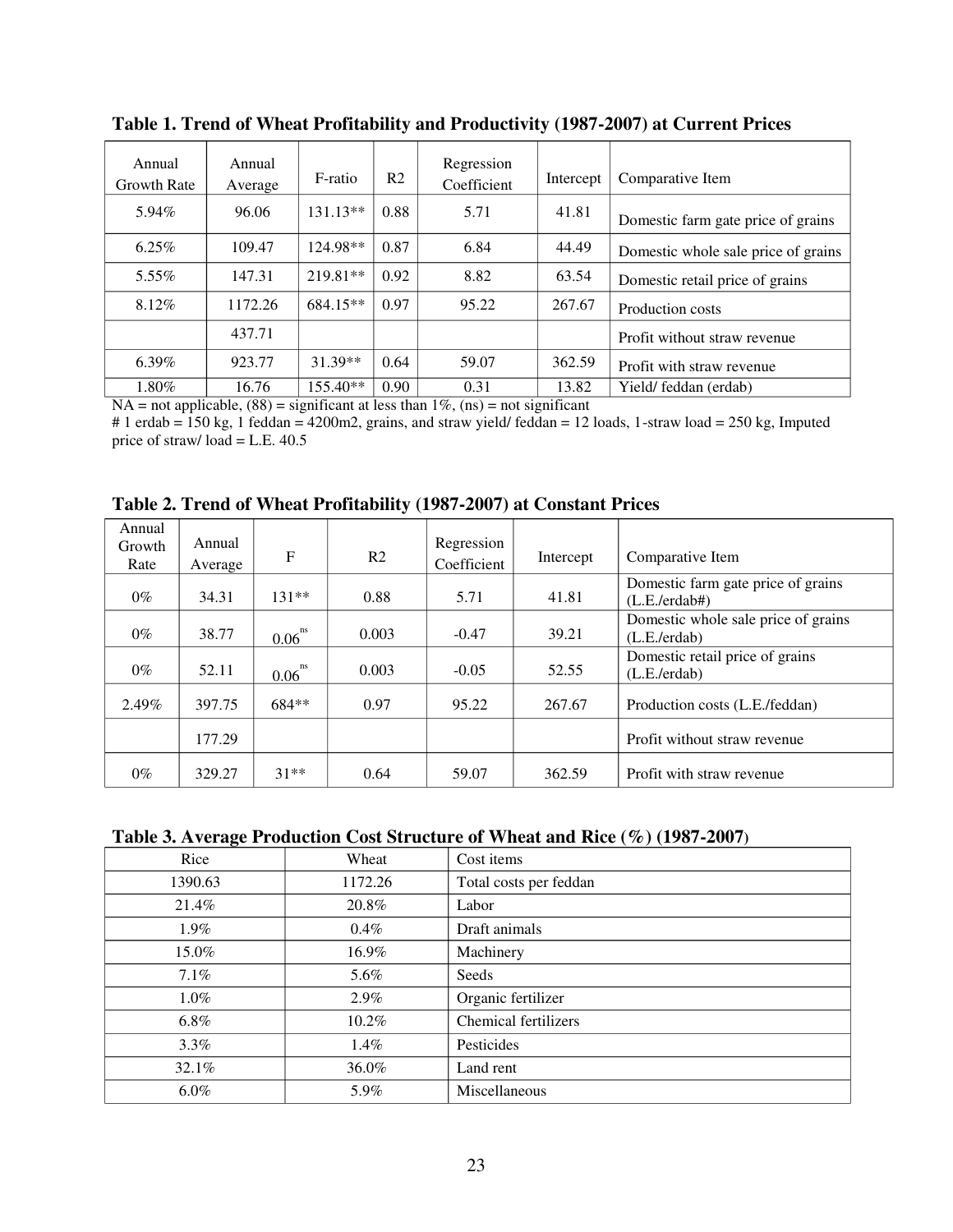| Annual   | Annual  | F          | $R^2$ | Regression  | Intercept | Comparative Item                               |
|----------|---------|------------|-------|-------------|-----------|------------------------------------------------|
| Growth   | Average |            |       | Coefficient |           |                                                |
| Rate     |         |            |       |             |           |                                                |
| $6.1\%$  | 641.15  | $101.14**$ | 0.85  | 39.13       | 269.44    | Domestic farm gate price of grains (L.E./ton)  |
| 5.49%    | 1164.36 | 172.98**   | 0.91  | 63.97       | 556.66    | Domestic whole sale price of grains (L.E./ton) |
| 5.39%    | 1251.39 | 145.33**   | 0.89  | 67.41       | 611.04    | Domestic retail price of grains (L.E./ton)     |
| 8.26%    | 1390.63 | 573.18**   | 0.97  | 114.92      | 298.93    | Production costs (L.E/feddan)                  |
| 8.23%    | 1032.45 | 41.2       | 0.7   | 84.93       | 225.6     | Profit (L.E/feddan)                            |
| $2.57\%$ | 3.50    | 558.64**   | 0.97  | 0.09        | 2.65      | Yield/feddan (tons)                            |

**Table 4. Trend of Rice Profitability and Productivity (1987-2007) at Current Prices** 

# **Table 5. Trend of Rice Profitability (1987-2007) at Constant Prices**

| Annual   | Annual  | F                    | R2   | Regression  | Intercept | Comparative Item                               |
|----------|---------|----------------------|------|-------------|-----------|------------------------------------------------|
| Growth   | Average |                      |      | Coefficient |           |                                                |
| Rate     |         |                      |      |             |           |                                                |
| $0.0\%$  | 227.66  | $0.26$ <sup>ns</sup> | 0.01 | $-0.58$     | 233.17    | Domestic farm gate price of grains (L.E./ton)  |
| $0.0\%$  | 416.17  | $0.43^{ns}$          | 0.02 | $-1.49$     | 430.33    | Domestic whole sale price of grains (L.E./ton) |
| $0.0\%$  | 446.71  | $0.39^{ns}$          | 0.02 | $-1.56$     | 461.54    | Domestic retail price of grains (L.E./ton)     |
| $2.6\%$  | 470.16  | $16.14**$            | 0.47 | 12.08       | 355.37    | Production costs (L.E/Feddan)                  |
| $2.53\%$ | 342.36  | $5.81*$              | 0.24 | 8.65        | 260.22    | Profit with straw revenue (L.E/feddan)         |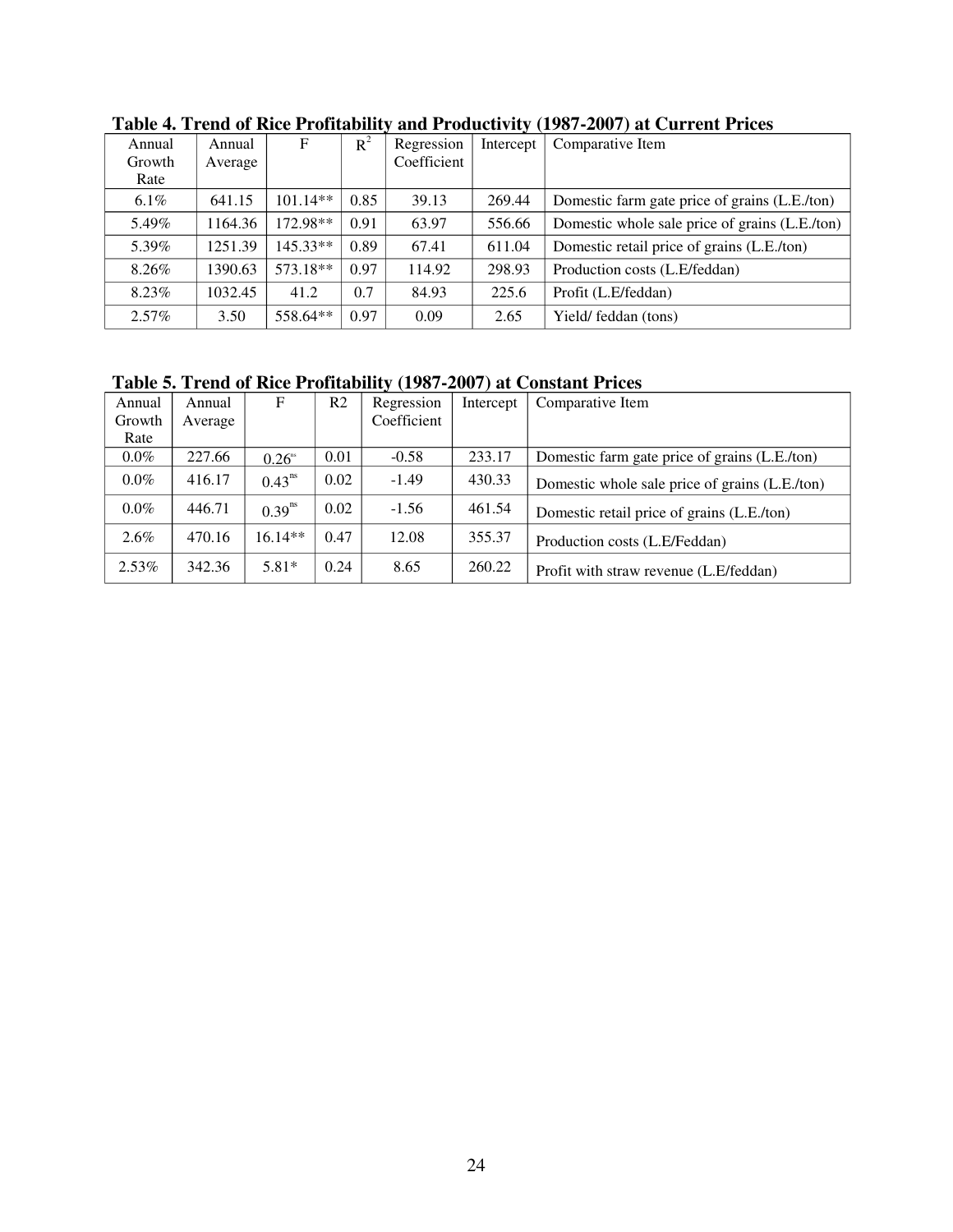|               | Wheat Variety 69 | Wheat Variety 163 | Comparative Item per |                             |
|---------------|------------------|-------------------|----------------------|-----------------------------|
| Common        | <b>New</b>       | Common            | <b>New</b>           | Feddan in L.E.              |
| Mechanization | Mechanization    | Mechanization     | Mechanization        |                             |
| Package       | Package          | Package           | Package <sup>a</sup> |                             |
| 196.1         | 277.6            | 145.6             | 299.5                | Machinery Labor             |
| 300.4         | 64.8             | 152.4             | 75.3                 | Human Labor                 |
| 45.5          | 5.2              | 24.3              | 5.1                  | Animal Work                 |
| 77.14         | 53.69            | 64.2              | 56.42                | Seeds                       |
| 45.44         | 6.11             | 58.01             | 17.8                 | Organic Fertilizer          |
| 121.21        | 85.09            | 112.44            | 85.09                | <b>Chemical Fertilizers</b> |
| 32.04         | 8.04             | 17.51             | 8.5                  | Pesticides &                |
|               |                  |                   |                      | Insecticides                |
| 275.8         | 152.9            | 252.2             | 167.3                | Capital Inputs              |
| 817.83        | 500.53           | 574.46            | 547.71               | <b>Total Costs</b>          |
| 817.73        | 1173             | 969.5             | 1266.2               | Gross Income                |
| $-0.1$        | 672.47           | 395.04            | 718.49               | Net Income                  |
| 10.28         | 15.13            | 12.82             | 16.56                | Grains Yield in Erdab       |
| 6.08          | 10.83            | 6.86              | 4.95                 | Straw Yield in Load         |

**Table 6. Production Performance Profile of Wheat per Feddan under Different Wheat Varieties and Mechanization System Packages** 

<sup>a</sup> Includes mechanized harvesting, winnowing, wheat combine, planter, driller and laser instrument for land leveling.

| Table 7. Average Output and Input per Feddan of the Sample Farms Used in Estimates of |  |  |
|---------------------------------------------------------------------------------------|--|--|
| Table 8                                                                               |  |  |

| 1995  | 1986  | Comparative Item                 |
|-------|-------|----------------------------------|
| 2.89  | 2.38  | Grains yield in tons             |
| 1.51  | 1.16  | Straw yield in tons              |
| 33.67 | 45.05 | Human labor in man-day           |
| 17.63 | 12.9  | Machinery in hours               |
| 91.04 | 64.47 | Nitrogen fertilizer in kilograms |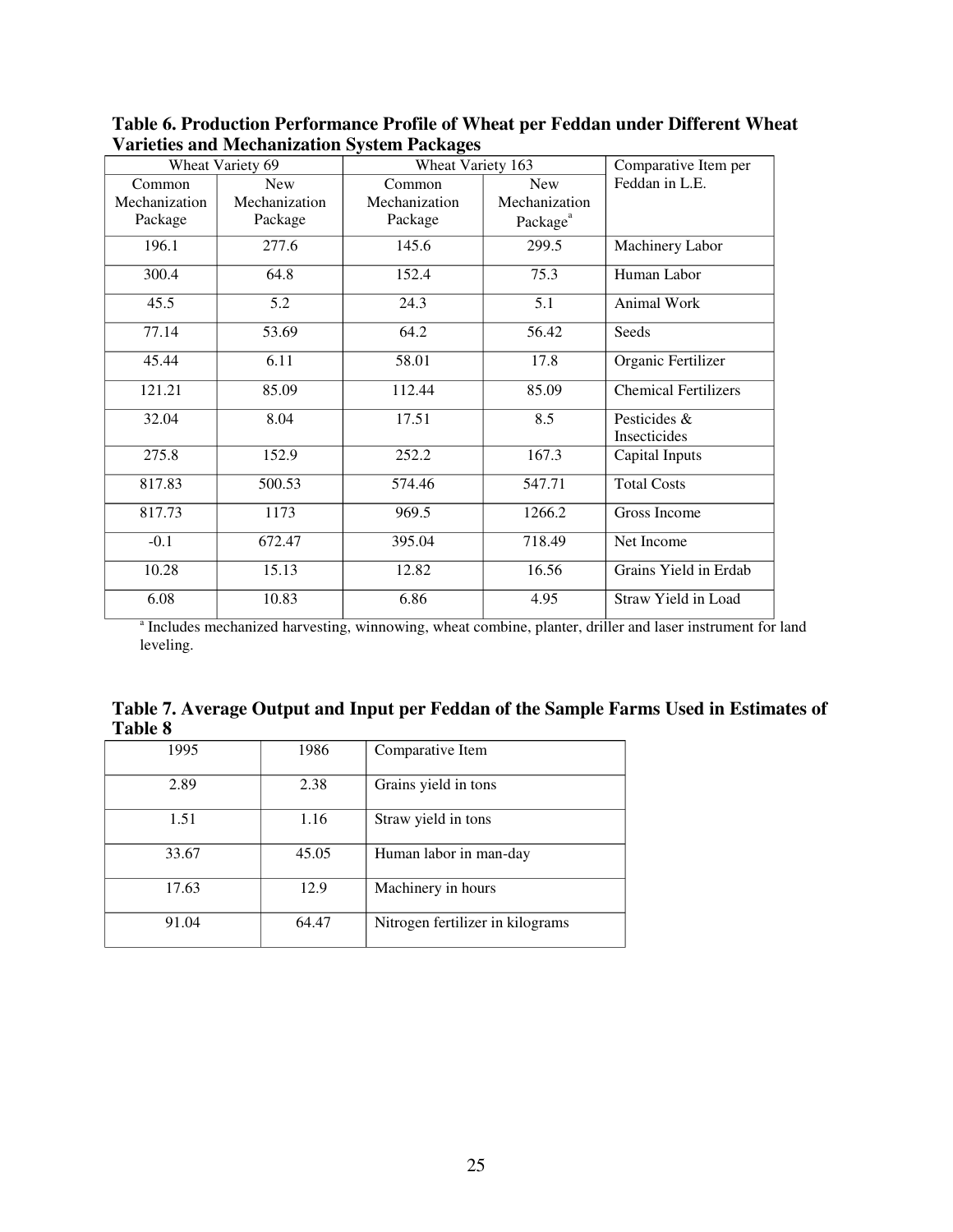**Table 8. Comparison of Economic Efficiency of Human and Machinery Labor in Rice Production in Egypt under Labor Intensive (1986) Versus Capital Intensive (1995) Technologies** 

| 1995        |            | 1986       | Input                           |  |  |
|-------------|------------|------------|---------------------------------|--|--|
|             |            |            |                                 |  |  |
| At Shadow   | At Current | At Current |                                 |  |  |
| Prices      | Prices     | Prices     |                                 |  |  |
| 0.58        | 0.96       | 2.07       | Human Labor Economic Efficiency |  |  |
| 2.58        | 2.27       | 1.63       | Machinery Economic Efficiency   |  |  |
| 2.42        | 0.83       | 0.6        | Labor Wage (L.E./Man-hour)      |  |  |
| 7.4<br>6.72 |            | 3.5        | Machinery Rent (L.E./hour)      |  |  |
| 1221<br>698 |            | 406        | Ton of Grains (L.E.)            |  |  |

**Table 9. Consumer Price Spread of Wheat** 

| Aggregate<br>Average |     | 2002-2007 |     | 1997-2002 |     | 1992-1997 |         | 19871992 |    | <b>Retail Price</b><br>Components           |
|----------------------|-----|-----------|-----|-----------|-----|-----------|---------|----------|----|---------------------------------------------|
|                      |     |           |     |           |     |           |         |          |    |                                             |
|                      |     |           |     |           |     |           |         |          |    |                                             |
|                      | 17  |           | 19  |           | 18  |           | 16      |          | 14 | <b>Yield in erdab</b>                       |
| 65%                  | 96  | 65%       | 142 | 63%       | 104 | 64%       | 86      | 69%      | 60 | Farm gate price                             |
| 47%                  | 70  | 46%       | 100 | 49%       | 81  | 44%       | 60      | 38%      | 33 | Costs                                       |
| 37%                  | 55  | 37%       | 80  | 30%       | 49  | 34%       | 46      | 52%      | 46 | Farmer's profit<br>with straw<br>revenue    |
| 18%                  | 26  | 19%       | 42  | 14%       | 23  | 20%       | 27      | 31%      | 27 | Farmer's profit<br>without straw<br>revenue |
| $9\%$                | 13  | 12%       | 25  | 7%        | 11  | $9\%$     | 13      | 7%       | 6  | Wholesaler's<br>margin                      |
| 26%                  | 38  | 23%       | 49  | $30\%$    | 49  | 27%       | 36      | 24%      | 21 | Retailer's<br>margin                        |
| 100%                 | 147 | 100%      | 217 | 100%      | 164 | 100%      | 13<br>5 | 100%     | 87 | Retail price                                |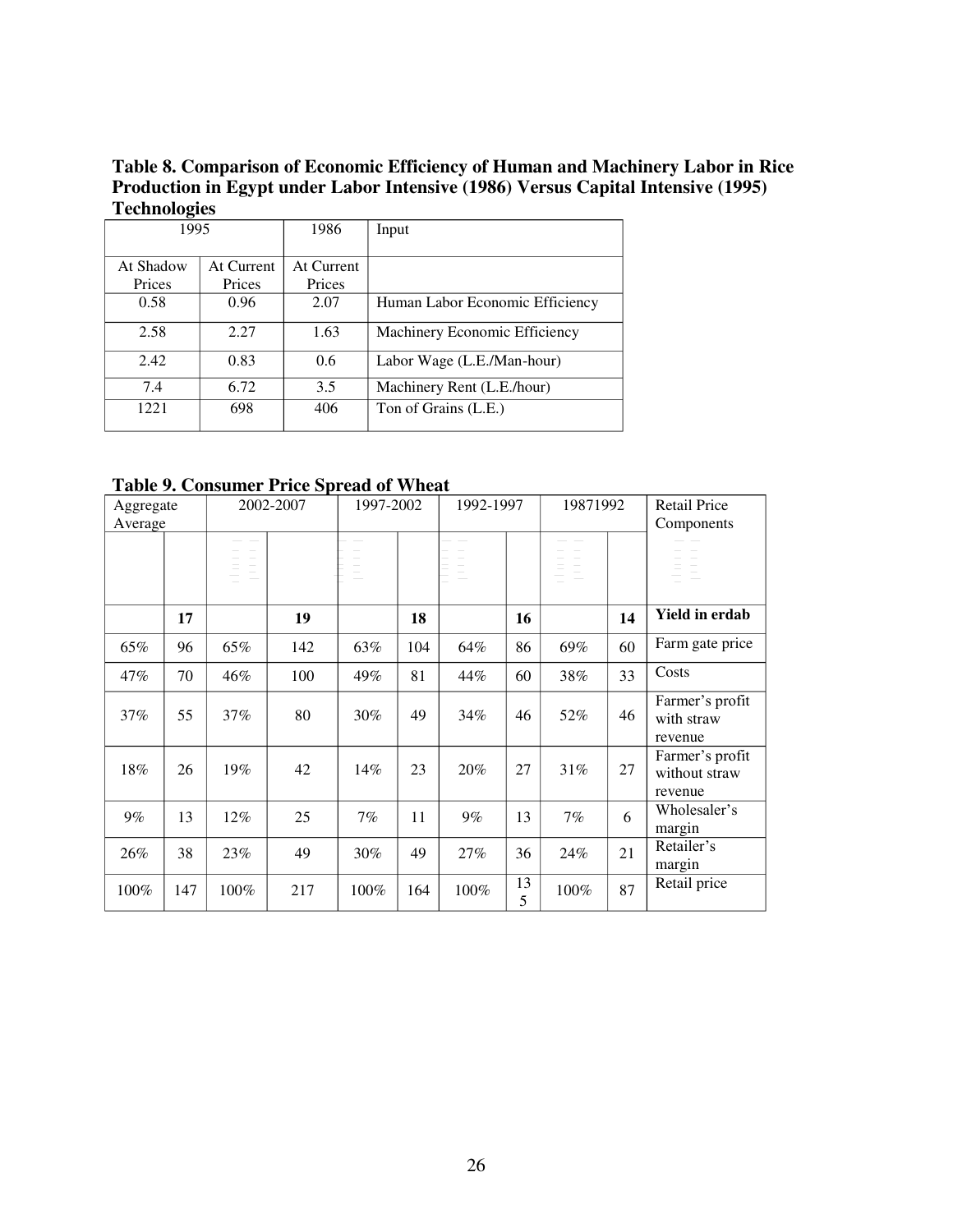| Table Tv. Consumer Trice Spread of Kice |      |           |      |           |      |           |      |           |     |                                          |
|-----------------------------------------|------|-----------|------|-----------|------|-----------|------|-----------|-----|------------------------------------------|
| Aggregate<br>Average                    |      | 2002-2007 |      | 1997-2002 |      | 1992-1997 |      | 1987-1992 |     | <b>Retail Price Components</b>           |
|                                         |      |           |      |           |      |           |      |           |     |                                          |
|                                         | 3.5  |           | 4.1  |           | 3.8  |           | 3.4  |           | 2.9 | Yield in tons                            |
| 51%                                     | 641  | 57%       | 967  | 46%       | 670  | $47\%$    | 606  | 51%       | 363 | Farm gate price                          |
| 32%                                     | 397  | 32%       | 549  | 31%       | 443  | 27%       | 351  | 28%       | 199 | Costs                                    |
| 24%                                     | 295  | 26%       | 449  | 17%       | 249  | 22%       | 279  | 24%       | 174 | Farmer's profit with straw<br>revenue    |
| 19%                                     | 244  | 25%       | 418  | 16%       | 227  | 20%       | 255  | 23%       | 164 | Farmer's profit without<br>straw revenue |
| 42%                                     | 523  | 37%       | 637  | 46%       | 669  | 45%       | 583  | 40%       | 283 | Wholesaler's margin                      |
| $7\%$                                   | 87   | 6%        | 95   | 7%        | 106  | 7%        | 93   | $9\%$     | 64  | Retailer's margin                        |
| 100%                                    | 1251 | 100%      | 1698 | 100%      | 1445 | 100%      | 1282 | 100%      | 709 | Retail price                             |

## **Table 10. Consumer Price Spread of Rice**

*Source:* Calculated from the data of Table 1 and Table 4.

|      | <b>International Price</b> |      |        | Farm Price |        |          | Wheat Area in Feddan | Development Plans |  |  |  |
|------|----------------------------|------|--------|------------|--------|----------|----------------------|-------------------|--|--|--|
|      |                            |      |        |            |        |          |                      |                   |  |  |  |
|      |                            |      |        |            |        |          |                      |                   |  |  |  |
|      |                            |      |        |            |        |          |                      |                   |  |  |  |
| 1.16 | 51.76                      | 0.65 | 79.38  | 16.71%     | 59.89  | 10.40%   | 1764.56              | 1987-1992         |  |  |  |
| 1.12 | 77.31                      | 0.65 | 118.55 | 5.20%      | 86.33  | $0\%$    | 2223.1               | 1992-1997         |  |  |  |
| 1.68 | 61.6                       | 0.65 | 94.46  | 1.39%      | 103.61 | $0\%$    | 2416.92              | 1997-2002         |  |  |  |
| 2.14 | 66.26                      | 0.65 | 101.61 | 12.46%     | 141.74 | $6.30\%$ | 2722.22              | 2002-2007         |  |  |  |
| 1.49 | 64.48                      | 0.65 | 98.88  | 5.60%      | 96.06  | 3.10%    | 2250.52              | 1987-2007         |  |  |  |

## **Table 11. Impact of Price Policy on Wheat Area**

*Source:* Calculated from the data of Table 1 and Table 12.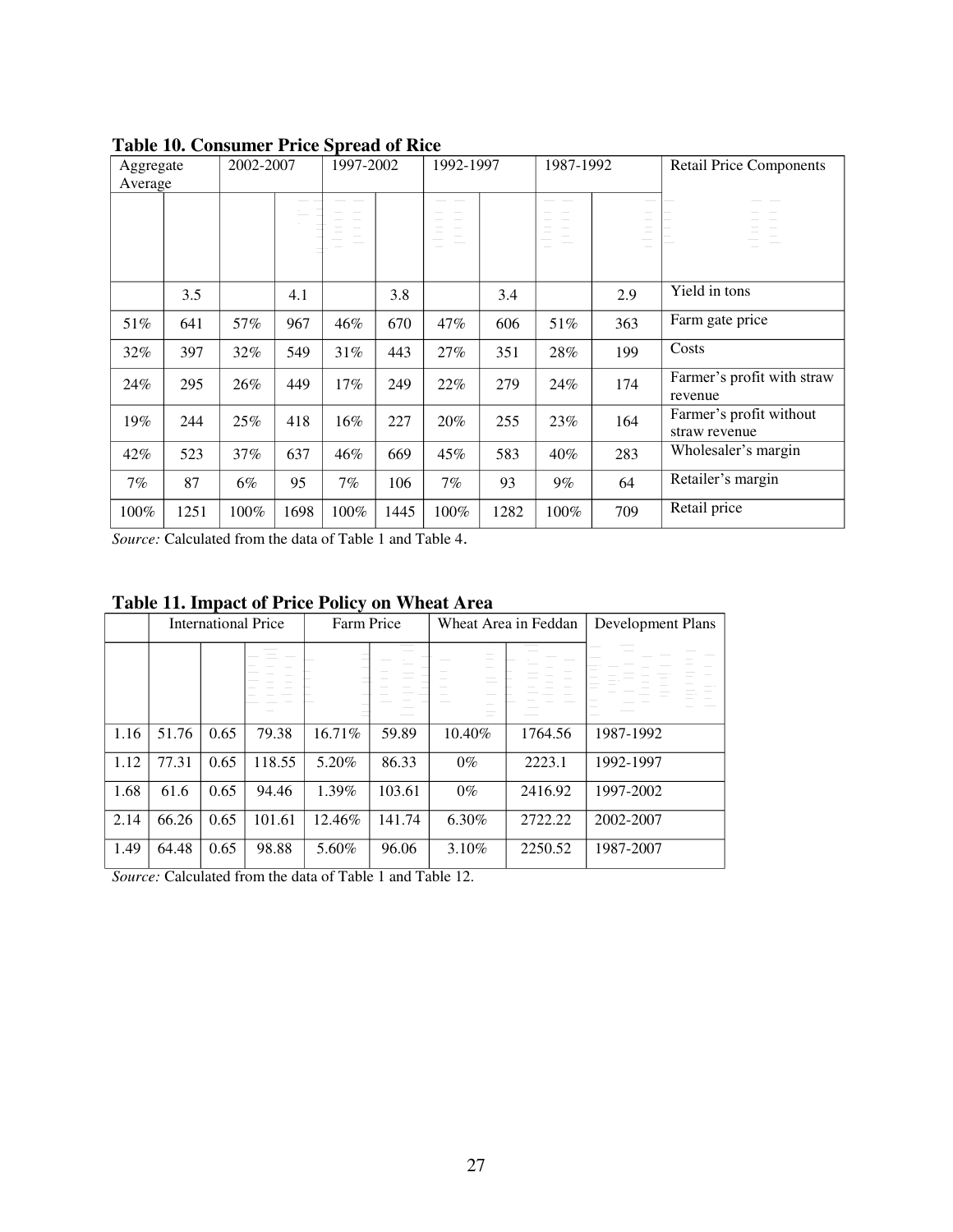| Farm Price |                |             |             | Wheat Area in Feddan |      |             |           | Development |
|------------|----------------|-------------|-------------|----------------------|------|-------------|-----------|-------------|
| F          | R <sub>2</sub> | Regression  | Intercept   | F                    | R2   | Regression  | Intercept | Plans       |
|            |                | Coefficient |             |                      |      | Coefficient |           |             |
| $26^{**}$  | 0.84           | 4.49        | 75.1        | $26**$               | 0.87 | 182.8       | 1307.57   | 1987-1992   |
| $21*$      | 0.96           | 1.44        | 100.02      | $6.044^{\xi,*}$      | 0.6  | 128.13      | 1902.77   | 1992-1997   |
| $96**$     | 0.92           | 17.66       | 106.42      | $0.159^{\xi,*}$      | 0.04 | $-5.99$     | 2431.89   | 1997-2002   |
| $30*$      | 0.88           | 5.71        | 41.81       | $30.03*$             | 0.9  | 170.57      | 2381.08   | 2002-2007   |
| $131**$    | 22.01          | 17.86       | $5.02^{ns}$ | 72.48**              | 0.8  | 69.97       | 1585.77   | 1987-2007   |

**Table 12. Time Trend Estimates of Wheat Area and Farm Price** 

**Table 13. Impact of Price Policy on Rice Area** 

|      |         |      | World   |        | Farm   |          | Rice    | Development |
|------|---------|------|---------|--------|--------|----------|---------|-------------|
|      |         |      | Price   |        | Price  |          | Area in | Plans       |
|      |         |      |         |        |        |          | Feddan  |             |
|      |         |      |         |        |        |          |         |             |
|      |         |      |         |        |        |          |         |             |
|      |         |      |         |        |        |          |         |             |
| 0.59 | 609.44  | 0.93 | 658.36  | 11.75% | 362.53 | 5.80%    | 1016.09 | 1987-1992   |
| 0.52 | 1163.93 | 0.91 | 1283.27 | 9.32%  | 606.18 | $4.31\%$ | 1371.48 | 1992-1997   |
| 0.43 | 1540.36 | 0.93 | 1648.68 | $0\%$  | 669.64 | $0\%$    | 1465.09 | 1997-2002   |
| 0.56 | 1716.73 | 0.88 | 1945.52 | $0\%$  | 966.74 | $0\%$    | 1528.7  | 2002-2007   |
| 0.52 | 1229.67 | 0.91 | 1352.77 | 6.10%  | 641.15 | $2.62\%$ | 1322.39 | 1987-2007   |

*Source:* Calculated from the data of Table 4, Table 10, and Table 14.

**Table 14. Time Trend Estimates of Rice Area and Farm Price** 

| Farm Price     |                |                           |           | Rice Area in Feddan |                |            |           | Development |
|----------------|----------------|---------------------------|-----------|---------------------|----------------|------------|-----------|-------------|
| $\mathbf F$    | R <sub>2</sub> | Regression<br>Coefficient | Intercept | $\mathbf F$         | R <sub>2</sub> | Regression | Intercept | Plans       |
| $16.66*$       | 0.81           | 42.61                     | 256.01    | $9.02*$             | 0.69           | 58.97      | 868.67    |             |
| $82.73**$      | 0.95           | 56.47                     | 465.01    | $45.75**$           | 0.92           | 59.11      | 1223.71   | 1987-1992   |
| $2.46^{\xi,*}$ | 0.38           | $-22.11$                  | 724.91    | $0.064^{\xi,*}$     | 0.02           | 9.8        | 1440.58   | 1992-1997   |
| $6.8^{\xi,*}$  | 0.7            | 88.82                     | 789.11    | $0.06^{\xi,*}$      | 0.02           | 4.23       | 1520.24   | 1997-2002   |
| 101.14**       | 0.85           | 39.13                     | 269.44    | $52.73**$           | 0.57           | 34.62      | 993.46    | 2002-2007   |

| Table 15. Estimates of Long-Run Elasticity of Supply Response of Area to Farm Price |  |  |
|-------------------------------------------------------------------------------------|--|--|
|-------------------------------------------------------------------------------------|--|--|

*Source:* Calculated from the data of Table 11 and Table 13.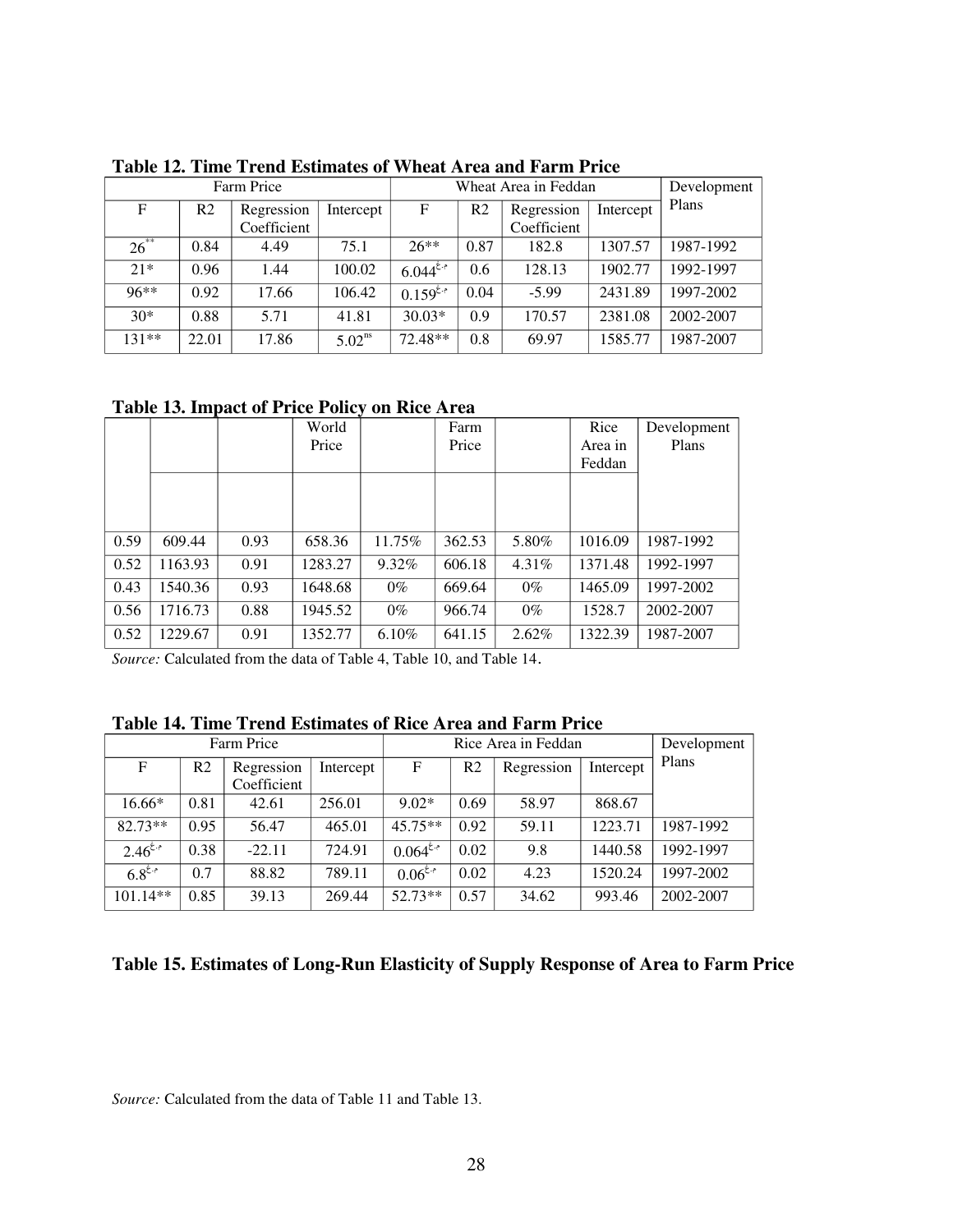| Rice | Wheat | Period of Response             |
|------|-------|--------------------------------|
| 0.59 | 0.64  | $(1987-1992)$ To $(1992-1997)$ |
| 0.66 | 0.46  | $(1992-1997)$ To $(1997-2002)$ |
| 0.12 | 0.38  | $(1997-2002)$ To $(2002-2007)$ |
| 0.47 | 0.52  | 1987-1992) To (2002-2007)      |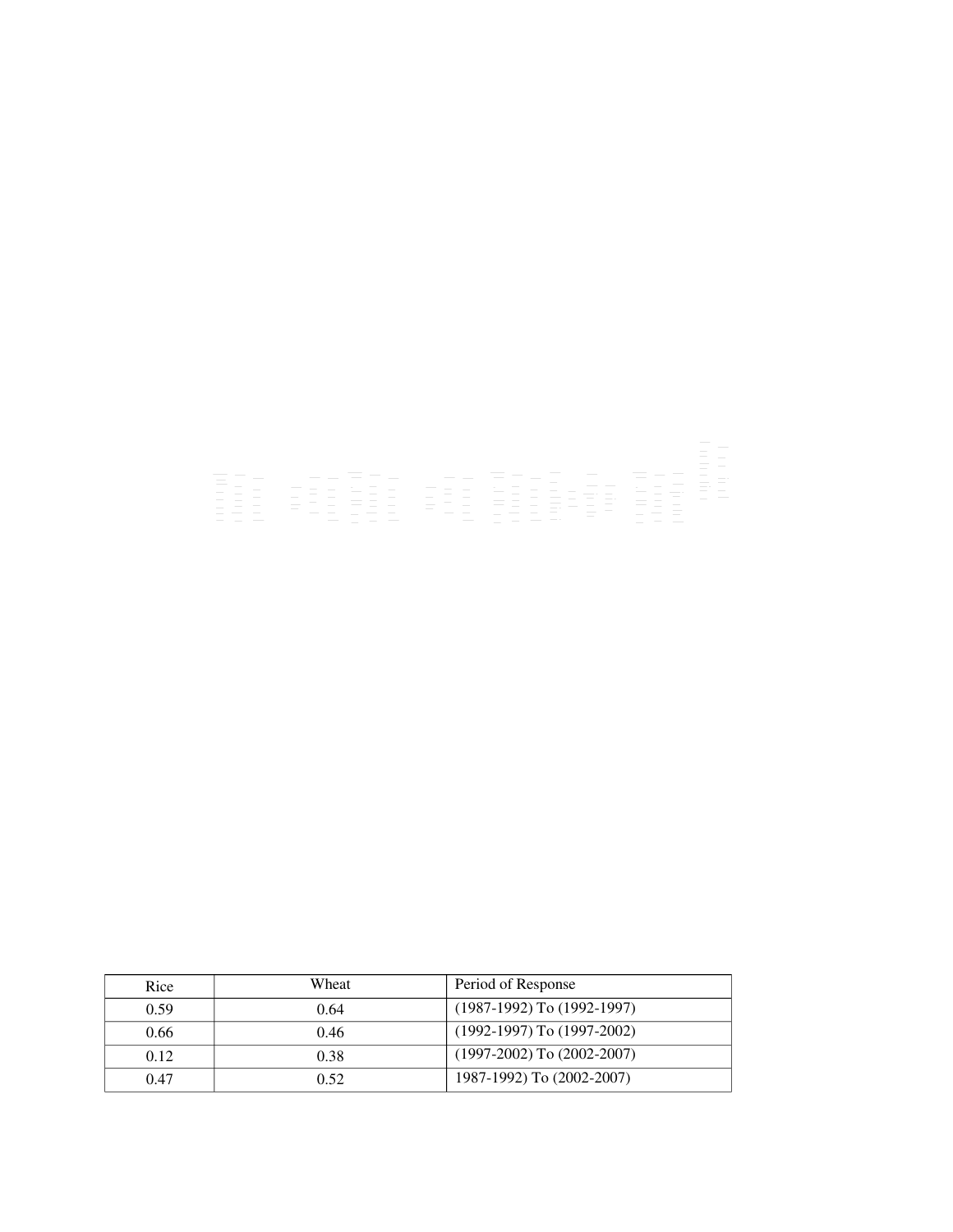## *References*

**<sup>1</sup>**Ibrahim Soliman, M. Gaber Amer, M. S. Mansour and M. El Zaablawy (2006) "Impacts of Economic Reform on Employment in Agricultural Sector" Zagazig Journal of Agricultural Research. Published by Faculty of agriculture, Zagazig University, Zagazig, Egypt, Vol. 33, No. 6, pp. 1-1246.

<sup>2</sup> Ibrahim Soliman (1998) "Institutional and Organizational Development of Food Market in Egypt Under the Economic Liberalization Regime." Proceeding of the  $6<sub>th</sub>$  Agricultural Economists Conference" under the theme of "Agriculture in Changeable World," Egyptian Association for Agricultural Economics, Agriculturalists' Club, Giza, Dokki, Egypt, pp. 255- 286.

**<sup>3</sup>**Ibrahim Soliman (2000) "Socio-Economic Dimensions of Food Security under the New Global System." Proceeding of the Symposium on Food Security Concept and Mechanisms, under the 8th Conference of Agricultural Development Research, Faculty of Agriculture, Ain Shams University, Egypt, pp. 161-179.

**<sup>4</sup>**Ibrahim Soliman and O. Gad and M. Gaber (1997) "Wheat Marketing under Economic Liberalization in Egypt" Egyptian Journal of Agricultural Economics, Published by the Egyptian Association for Agricultural Economics, Agriculturalists' Club, Giza, Dokki, Egypt, Vol. 7, No.2, pp. 621-644.

<sup>5</sup> Ibrahim Soliman and M. Gaber (1997) "Consumption and Marketable Surplus of Rice Under Economic Liberalization in Egypt" Zagazig Journal of Agricultural Research, Published by Faculty of Agriculture, Zagazig University, Zagazig, Egypt, Vol. 25, No. 6, pp. 175-193.

**<sup>6</sup>**Ibrahim Soliman, M. Gaber & A. Ibrahim (1994) "Socio-Economic Impacts of the Mechanical and Biological Technological Package on Development of Sugar Cane in Egypt" Journal of Agricultural Sciences Annals, Published by the Faculty of Agricultural Economics, Zagazig University, Special Issue for the Proceedings of the 5th Conference of Agricultural Development Research, pp. 1-21.

<sup>7</sup> Ibrahim Soliman, Osama Ewida (2005) "Trends of the World Markets of Egyptian Cotton" Proceedings of the 13th conference of the Agricultural Economists, Organized by the Egyptian Association of Agricultural Economics, at Agriculturalists Club, Dokki, Giza, Egypt, pp. 63-81.

**<sup>8</sup>**J. Mohan Rao (1989) "Agricultural Supply Response: A Survey" Agricultural Economics, Vol. 3, pp. 1-22, Elsevier Scientific Publishers, Amsterdam, Netherlands.

**<sup>9</sup>**Stephen Lumpy (1991) Investment Appraisal and Financing Decisions, Fourth Edition, Chapman & Hall, University and Professional Division, London, UK.

**1 0** Ibrahim Soliman and M. Gaber (2007) Agricultural Marketing Systems, First Edition, Dar Arabic Thoughts House Press , 94 Abbas El Akkad Street, Nassr City, Cairo, Egypt.

**1 1** Ibrahim Soliman (1994) "Impacts of GATT Implication on Animal Protein Food System in Egypt" Egyptian Journal of Agricultural Economics, Vol. 4, No. 2, pp. 172-192, Issued by Egyptian Association of Agricultural Economics, Agriculturalists Club, Dokki, Giza, Egypt.

**1 2** Ministry of Agriculture, of Egypt: Economic Affairs Sector the Central of Administration for Agricultural Economics (2008) "Annual Agricultural Bulletin" Dokki, Giza, Egypt.